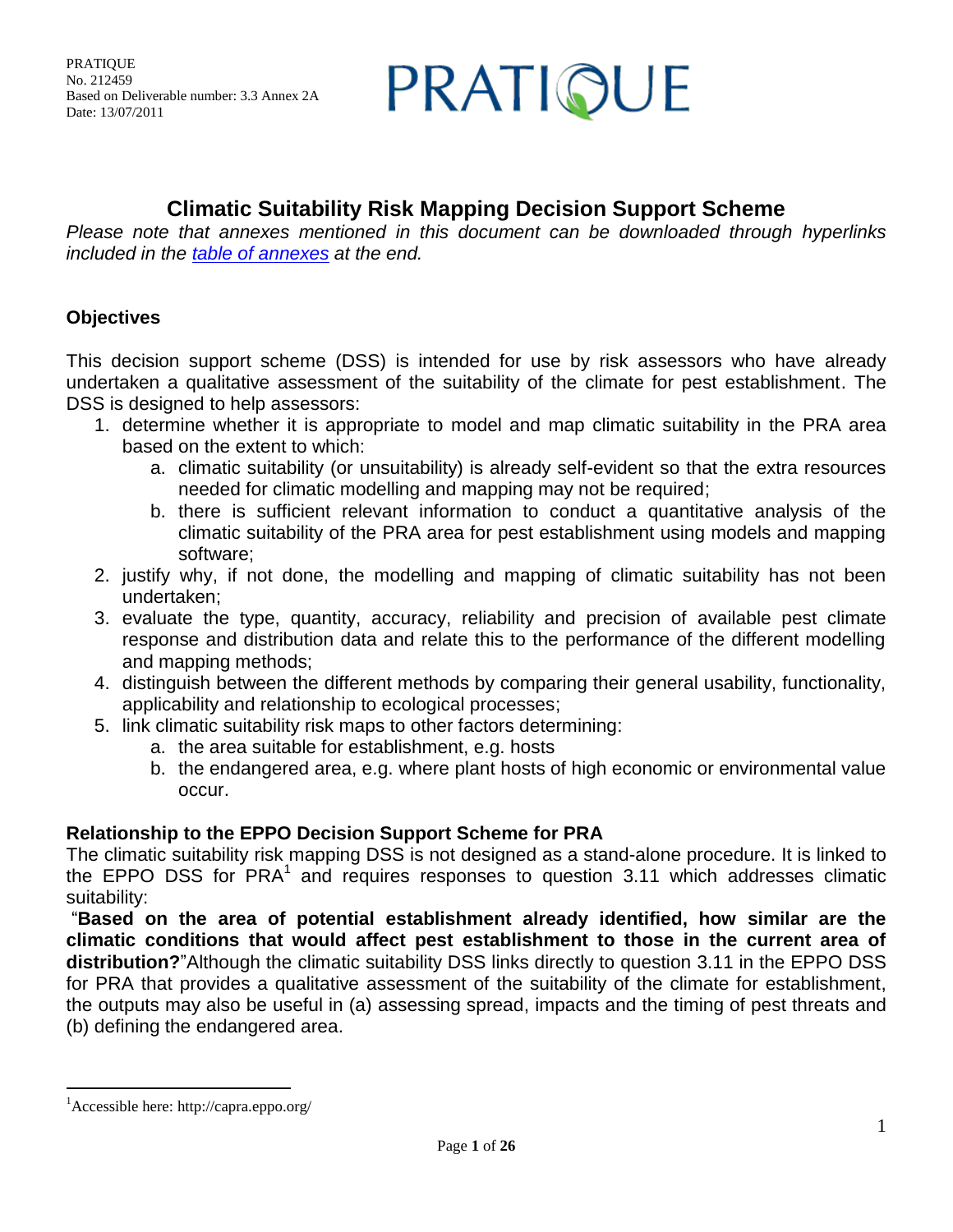

As noted in the climatic suitability DSS (see Stage 1, Question 1.5), the decision to spend the time and resources on modelling and mapping the climatic suitability of the risk assessment area is not only based on whether the suitability is already obvious or whether a sufficient amount of relevant information is available but also on the importance of the pest in terms of its likely impacts and the severity of management measures. If this decision is unclear it is recommended that a rapid, preliminary PRA is completed before using this DSS to assess whether the potential impacts are of sufficient magnitude or the answers sufficiently unclear as to justify the effort of a full evaluation. This is a general principle: there is rarely a need to conduct additional detailed quantitative analyses, e.g. risk modelling and mapping, when conducting PRAs for pests posing a minor risk.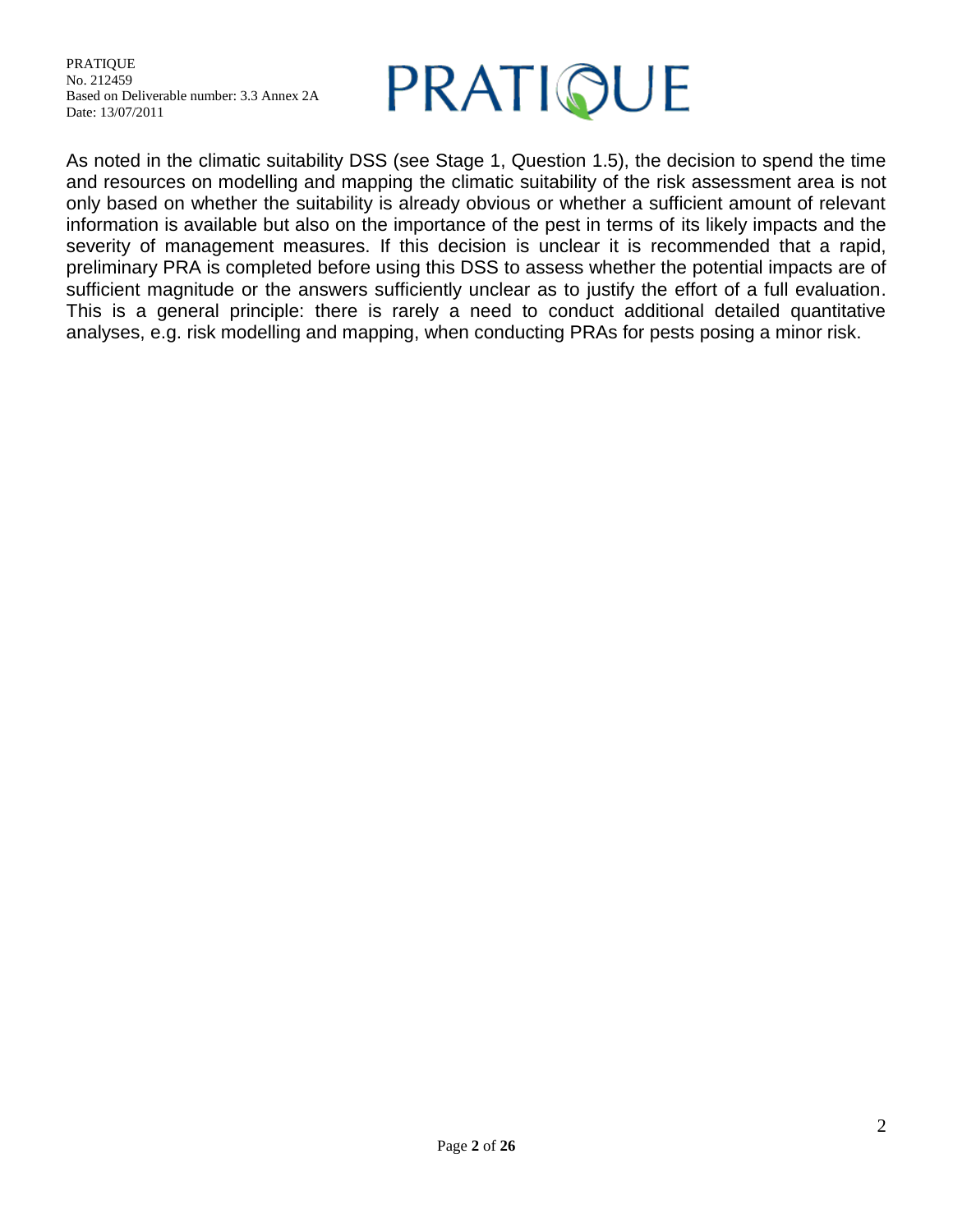

## **Introduction to the Climatic Suitability Pest Risk Mapping Decision Support Scheme**

The DSS consists of a series of questions in six stages. Supporting information and examples are provided.

The DSS currently has five stages that are designed to answer five questions:

Stage 1: *"Is it appropriate to map climatic suitability?"* 

Stage 1 is designed to ensure that risk assessors carefully consider whether it is appropriate to devote the time and resources to mapping climatic suitability when the assessment is already clear-cut or the information available is likely to produce results that are difficult to interpret and are therefore unhelpful to the assessment of pest risk.

Stage 2: *"What type of organism is being assessed and what are the key climatic factors affecting distribution?"* 

Stage 3: "*How much reliable information is available on the key climatic factors affecting distribution?"*

Stage 4: "*What category of location data is available?"*

Stages 2-4 are used to review the information available on a pest's climatic responses and its distribution.

Stage 5: "*Based on the type of organism, the information available on its climatic responses and the category of location data, how well is each climatic mapping method likely to perform*?"

Stage 5 outlines the implications of using each method based on the information assembled in stages 2-4.

An example (*Drosophila suzukii*) is provided to show how the DSS can be applied.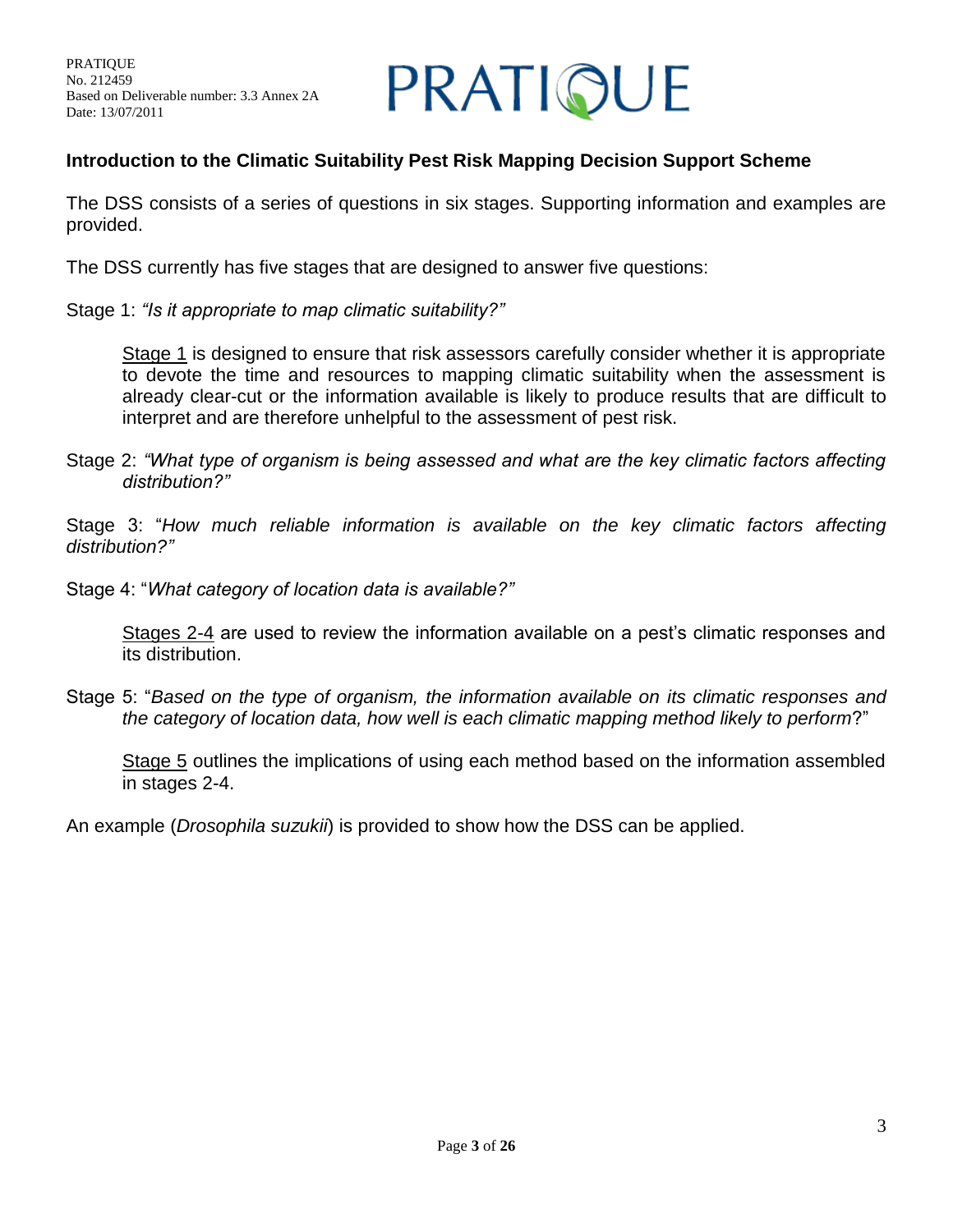PRATIQUE

## **The Climatic Mapping Decision Support Scheme (DSS)<sup>2</sup>**

Before using this DSS, please answer question 3.11 in the EPPO PRA scheme:

#### *"Based on the area of potential establishment already identified, how similar are the climatic conditions that would affect pest establishment to those in the current area of distribution?"*

#### **not similar, slightly similar, moderately similar, largely similar, completely similar**

|  | Level of uncertainty: Low |  | <b>Medium</b> | High |
|--|---------------------------|--|---------------|------|
|--|---------------------------|--|---------------|------|

#### . **Stage 1: "Is it appropriate to map climatic suitability?"**

Please answer the following four questions.

 $\overline{a}$ 

#### **1.1 Based on the response to Question 3.11, is there low uncertainty that the climate in the area suitable for establishment is completely or largely similar to the climate where the pest is currently present?**

*Note:* Answer "yes" if the climate is completely or largely similar to areas where the pest is already present, especially if it is widespread and abundant. This is particularly likely to be true if the species is present and common in a neighbouring country with a similar climate or the climatic responses of the pest and the host species that occur in the PRA area are known to be very similar. Climatic mapping may also not be required if the PRA area has a relatively uniform climate or the pest is known to be able to adapt to a very wide range of climatic conditions. For example, pests that are widespread and common in one area with a Mediterranean climate, e.g. California, are likely to find at least part of other areas with a Mediterranean climate, e.g. in Europe, climatically suitable for establishment. The global and regional maps of Köppen-Geiger climate zones, hardiness zones and growing degree days can be used to help answer this question (see guidance on answering question 3.11 in the main qualitative scheme, also available as Annex 4).

> **If Yes:** Mapping climatic suitability may not be needed unless it is important to highlight areas where the climate is particularly suitable, e.g. to identify the endangered area. **Provide a justification for not mapping climatic suitability & Return to the PRA Scheme**

> **If No or there is a need to highlight areas where the climate is particularly suitable:**  Mapping may be appropriate **Provide a justification & Go to Question 1.2**

<sup>2</sup> Draft answers have been provided for *Drosophila suzukii*, a pest of soft fruit, native to eastern Asia.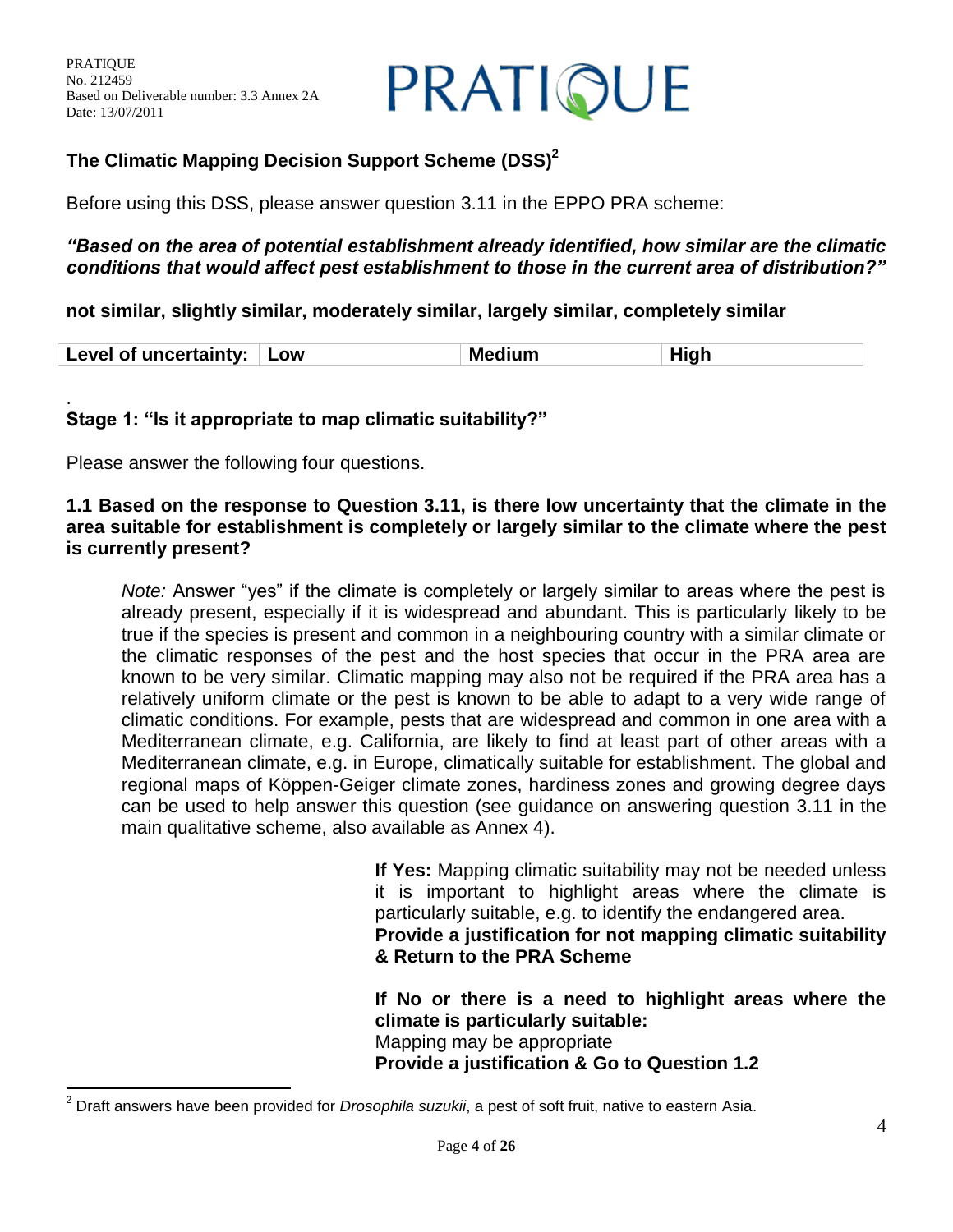PRATIQUE

Example

*Drosophila suzukii*: **NO**

Although the PRA area where hosts are present has a very suitable climate for establishment, it is appropriate to undertake more detailed climatic mapping to determine whether the northern limit to the potential distribution can be identified with more accuracy.

#### **1.2 Based on the response to Question 3.11, is there low uncertainty that the climate in the area suitable for establishment is not similar or slightly similar to the climate where the pest is currently present?**

*Note:* Answer "yes" if the climate is not similar or slightly similar to areas where the pest is already present, e.g. a pest with a tropical distribution that has never been found in protected conditions being assessed for a PRA area with a temperate climate. This is particularly likely to be true if the climatic responses of the pest and the potential host species that occur in the PRA area are known to be very different. Even if the climate is very unsuitable, climatic risk mapping methods may still be employed to identify areas where transient populations might occur.

This question is particularly relevant if, in the categorisation stage of the PRA, you have answered UNCERTAIN to question 1.16: "Does the known area of current distribution of the pest include ecoclimatic conditions comparable with those of the PRA area or sufficiently similar for the pest to survive and thrive (consider also protected conditions)?"

> **If Yes:** climatic mapping can be used to confirm such a conclusion but the time and effort required may not be appropriate if the evidence is very clear.

> **Provide a justification for not mapping climatic suitability & Return to the PRA Scheme**

**If No:** Mapping may be appropriate **Provide a justification & Go to Question 1.3**

Example *Drosophila suzukii*: **NO** The climate is suitable in the PRA area.

## **1.3 Does the species spend a large part of its life cycle experiencing climatic conditions significantly different to those measured at weather stations?**

*Note:* Consider situations where climate, as measured at weather stations, is likely to be dissimilar to the microclimate inhabited by the species because it undertakes much of its life cycle in protected or irrigated cultivation, submerged aquatic habitats, the soil, thick woody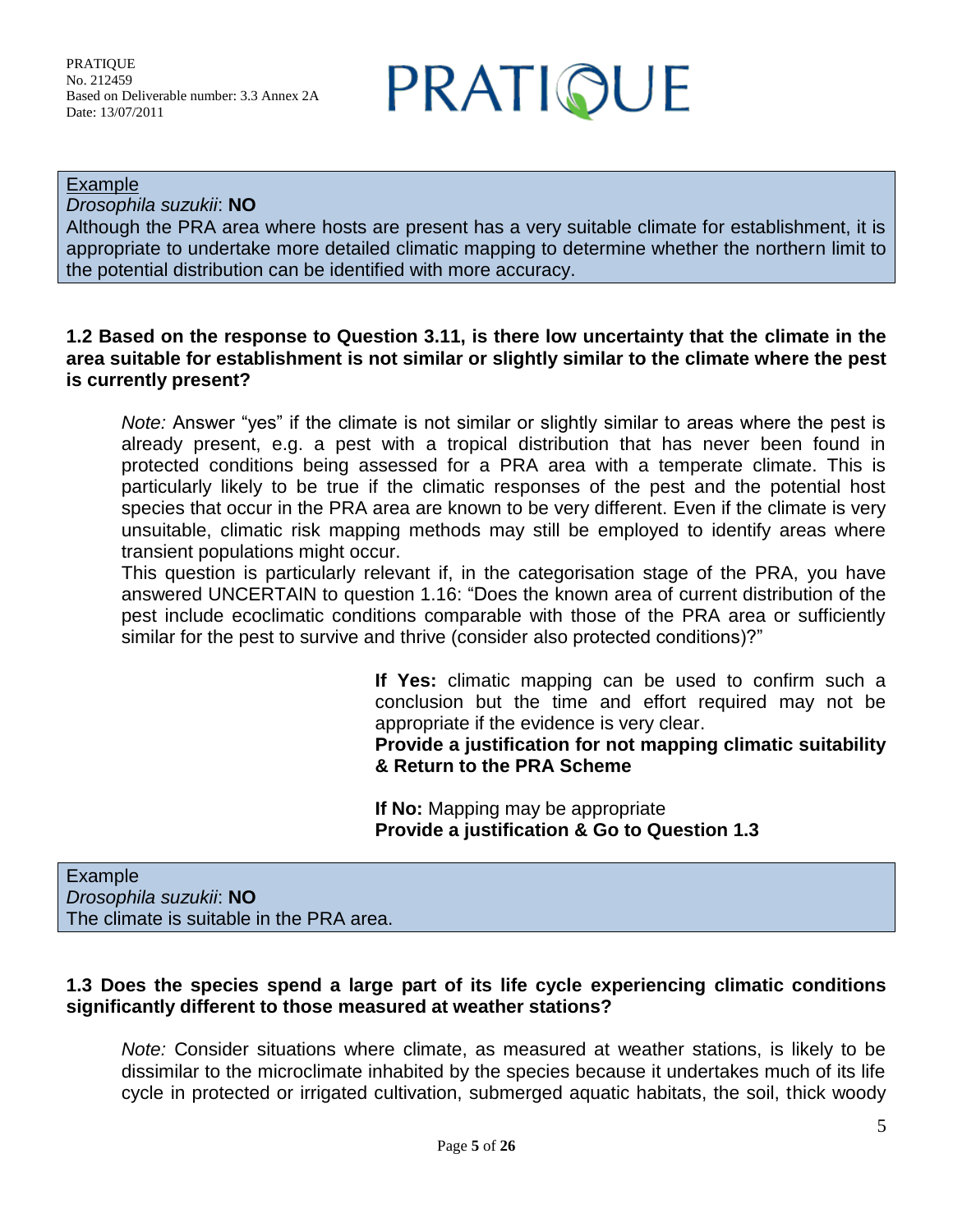

plant tissue or vectors. In such microhabitats, the microclimate may still be influenced by the external climate but daily and seasonal conditions are less likely to vary. For example, mound-building ants may experience constant temperatures which are approximately the same as daily average air temperatures (Sutherst & Maywald, 2005).The survival of species overwintering on the soil surface may be greater in areas with predictable snow cover that insulates the ground from extreme temperature minima. Arthropods may exhibit behavioural thermoregulation, e.g. by moving to more favourable microhabitats, aggregating into colonies or forming structures such as silken webs. Some organisms have stages in their life cycle when the climate has little influence, e.g. resistant fungal spores and insects in winter or summer diapause.

**If Yes:** climatic mapping may be irrelevant or the results may be difficult to interpret

**Provide a justification for not mapping climatic suitability & Return to the PRA Scheme**

**If No OR Uncertain:** Mapping may be appropriate **Provide a justification & Go to Question 1.4**

#### Example

*Drosophila suzukii*: **NO**

However, adult overwintering in very cold areas may only occur in favourable refuge habitats, e.g. waste associated with human habitation. During development the species is protected to some extent within the fruit.

#### **1.4 Are the climatic limits to the distribution very unclear or very difficult to infer because the distribution of the pest is very poorly known, the pest is known to be spreading very rapidly or its distribution is extremely dependent on the distribution of factors other than climatic conditions?**

*Note:* The distribution of the pest may be very poorly known if there are very few unambiguous current records in scientific databases and the literature. Factors other than climatic conditions that can significantly affect distribution include, for example, the presence of hosts, specific habitats, vectors, geographical barriers (such as the sea or mountains), competitors, natural enemies, pest or crop management measures, e.g. irrigation. In such situations, climatic mapping may only indicate the minimum area likely to be climatically suitable for the pest at risk and interpretation of the risk maps may therefore be problematic.

> **If Yes:** climatic mapping may provide results that are difficult to interpret

#### **Provide a justification for not mapping climatic suitability & Return to the PRA Scheme**

**If No OR Uncertain:** Mapping is likely to be appropriate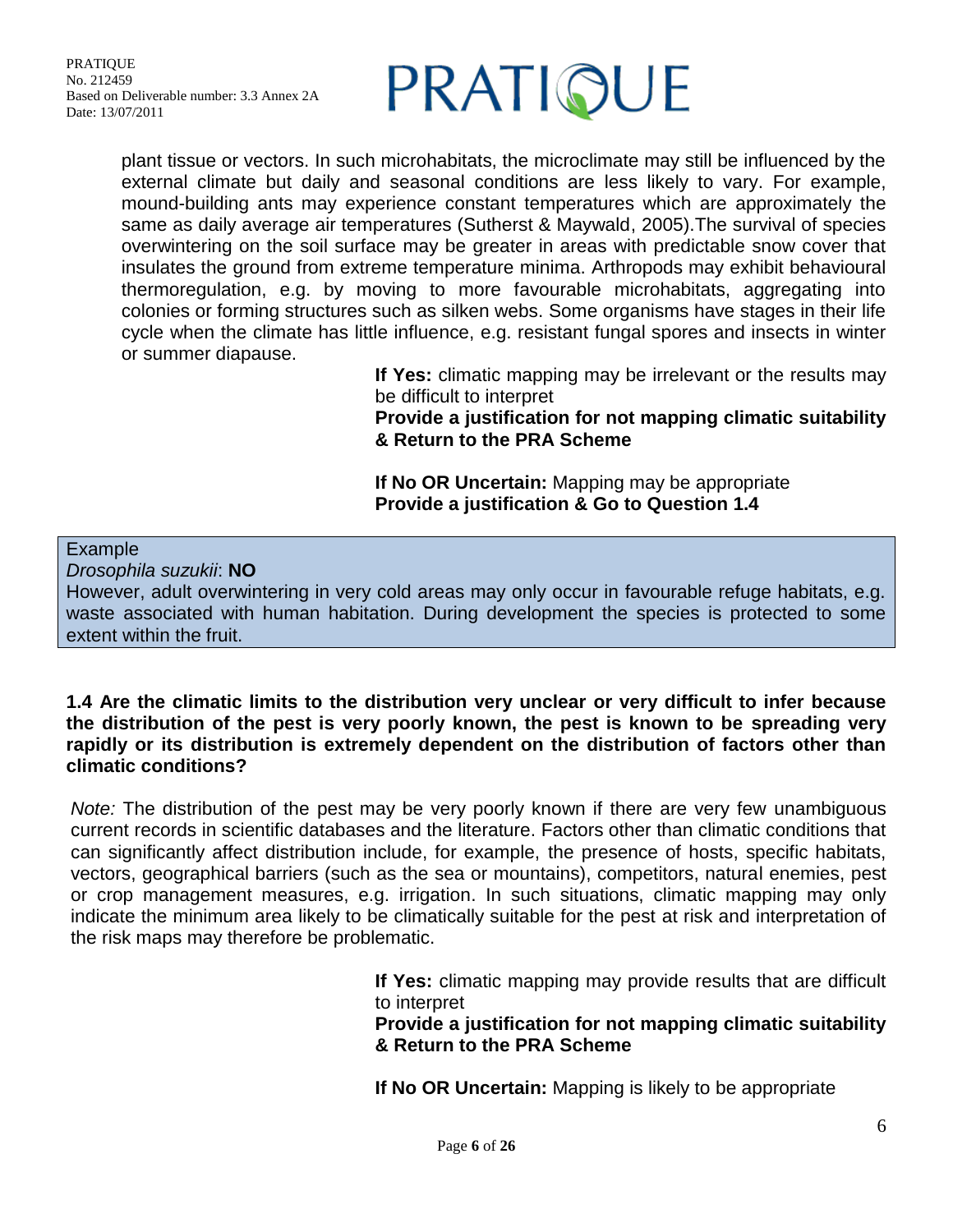PRATIQUE

## **Provide a justification & Go to 1.5**

Example *Drosophila suzukii*: **NO** The species distribution is sufficiently well known.

### **1.5 Decide whether to model and map climatic suitability**

If your answers have led you to this point, modelling and mapping climatic suitability is likely to be appropriate. Take into account the following notes and:

## **GO TO STAGE 2**

*Note:* It is important to recognise that climatic modelling and mapping methods may require significant time and effort. The availability of suitably trained and experienced modellers is an important factor in deciding whether to model and map climatic suitability. Experience is particularly important when modelling and mapping species for which you have answered "uncertain" in questions 1.3 or 1.4. In some cases, experienced modellers may be able to produce useful and informative risk maps even when the answer is "yes" to questions 1.3 and 1.4.

Climatic modelling and mapping is likely to be a particularly useful addition to PRAs in situations where:

- The climatic suitability of the PRA area is unclear, e.g. because the pest has not invaded neighbouring countries or other areas with similar climates or because there is no clear relationship between the climate responses of the host and the pest;
- The climate is marginal for establishment and there is a likelihood that establishment will not be possible under current climatic conditions;
- The PRA area includes a large variety of different climates, only some of which could be suitable for establishment. If the PRA area is small and has a relatively uniform climate, climatic risk maps are likely to show that the risk is similar everywhere within the PRA area.
- Impacts, even at low population densities, could be severe;
- The establishment potential of a pest or the imposition of phytosanitary measures to particular parts of the PRA area is likely to be challenged
- Climatic risk models and maps already exist and need to be reinterpreted with different parameter values, climatic datasets and methods or extended to other areas and time periods.

If it is decided not to model and map climatic suitability, the answers to Stage 1 can be used to justify this decision.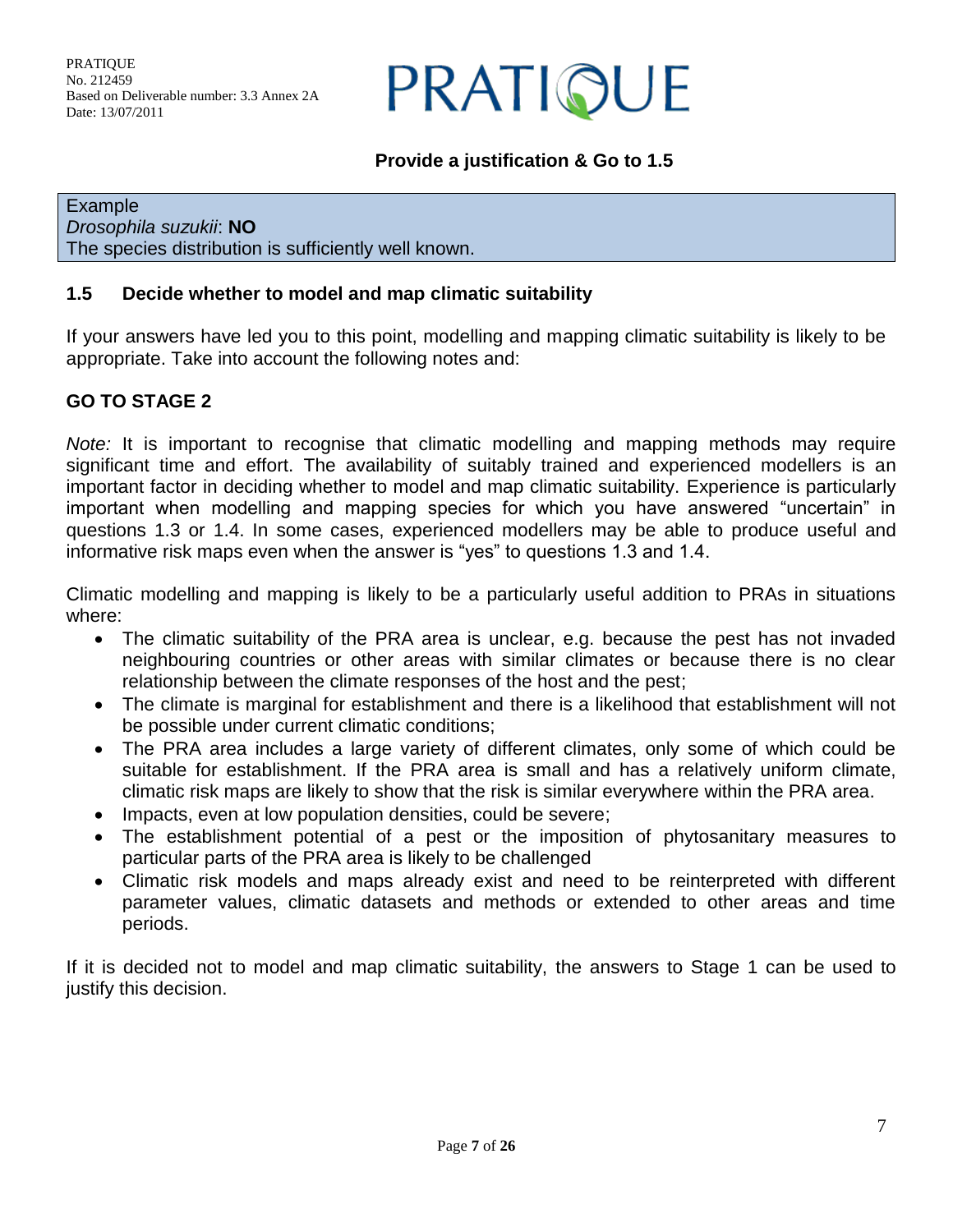

#### **Stage 2: What type of organism is being assessed and what are the key climatic factors limiting its distribution?**

Please fill in the following two tables based on the type of organism and the importance of the climatic factors that will affect its distribution in the PRA area. If the climatic factors listed in the second table are incomplete, too broad or relate to a different time period, additional factors can be added (as "Other"). In Stage 3, the availability of the key climatic factors limiting distribution is assessed in more detail.

[The tables have been filled in for a diapausing arthropod (*Drosophila suzukii*) in the EU for which the completion of its life cycle is principally dependent on summer temperatures above its minimum threshold for development.]

| <b>Arthropod</b> | <b>Nematode</b> | <b>Plant</b> | <b>Virus</b><br><b>Viroid</b> | or   Bacteria | ∣ Fungus<br><b>Fungal-Like</b><br><b>Organisms</b> | & Other |
|------------------|-----------------|--------------|-------------------------------|---------------|----------------------------------------------------|---------|
|                  |                 |              |                               |               |                                                    |         |

| <b>Climatic</b>        | <b>Note</b>                                                                                                                                                                                                                                                                                                                                          | Rating  | Drosophila suzukii                                                                                                                                                                                                                                                                                                                                                                                                                                                      |
|------------------------|------------------------------------------------------------------------------------------------------------------------------------------------------------------------------------------------------------------------------------------------------------------------------------------------------------------------------------------------------|---------|-------------------------------------------------------------------------------------------------------------------------------------------------------------------------------------------------------------------------------------------------------------------------------------------------------------------------------------------------------------------------------------------------------------------------------------------------------------------------|
| <b>Factor</b>          |                                                                                                                                                                                                                                                                                                                                                      |         |                                                                                                                                                                                                                                                                                                                                                                                                                                                                         |
| Winter<br>Temperature) | whether the<br>Consider<br>species<br>distribution is known to be limited<br>by minimum winter temperatures<br>the species can<br>and whether<br>temperatures<br>low<br>by<br>survive<br>forming<br>diapausing or<br>cold-<br>resistant stages (e.g.<br>spores,<br>pupae, seeds and bulbs.                                                           | $++$    | Drosophila suzukii can persist in<br>with<br>extreme<br>winter<br>areas<br>temperatures (hardiness zone 4<br>(-35°C)) but low winter survival is<br>thought to occur in these areas in<br>Hokkaido<br>with<br>populations<br>maintained by survival in habitats<br>associated with human habitation<br>(see PRA $3$ ).                                                                                                                                                  |
| Summer<br>Temperature  | Consider whether the<br>species<br>distribution is known to be limited<br>temperatures,<br>summer<br>bv<br>particularly whether it may be<br>difficult for it to complete its life<br>cycle due to insufficient degree<br>minimum<br>above<br>its<br>days<br>threshold.<br>temperature<br>Temperature maxima<br>be<br>may<br>limiting in some areas. | $+ + +$ | The minimum heat sum over the<br>summer growing season (growing<br>degree days) for <i>D. suzukii</i> to<br>complete one generation are<br>available widely in the PRA area<br>but play a key role in determining<br>the latitude and altitude limits to<br>distribution.<br>the<br>Summer<br>temperatures above 30°C are<br>considered to cause sterility or<br>death, but the presence of this<br>species in warm areas of the<br>world (e.g. Florida) indicates that |

 $\overline{a}$  $3$  This will be available on the EPPO website in due course:

http://www.eppo.org/QUARANTINE/Pest\_Risk\_Analysis/PRA\_documents.htm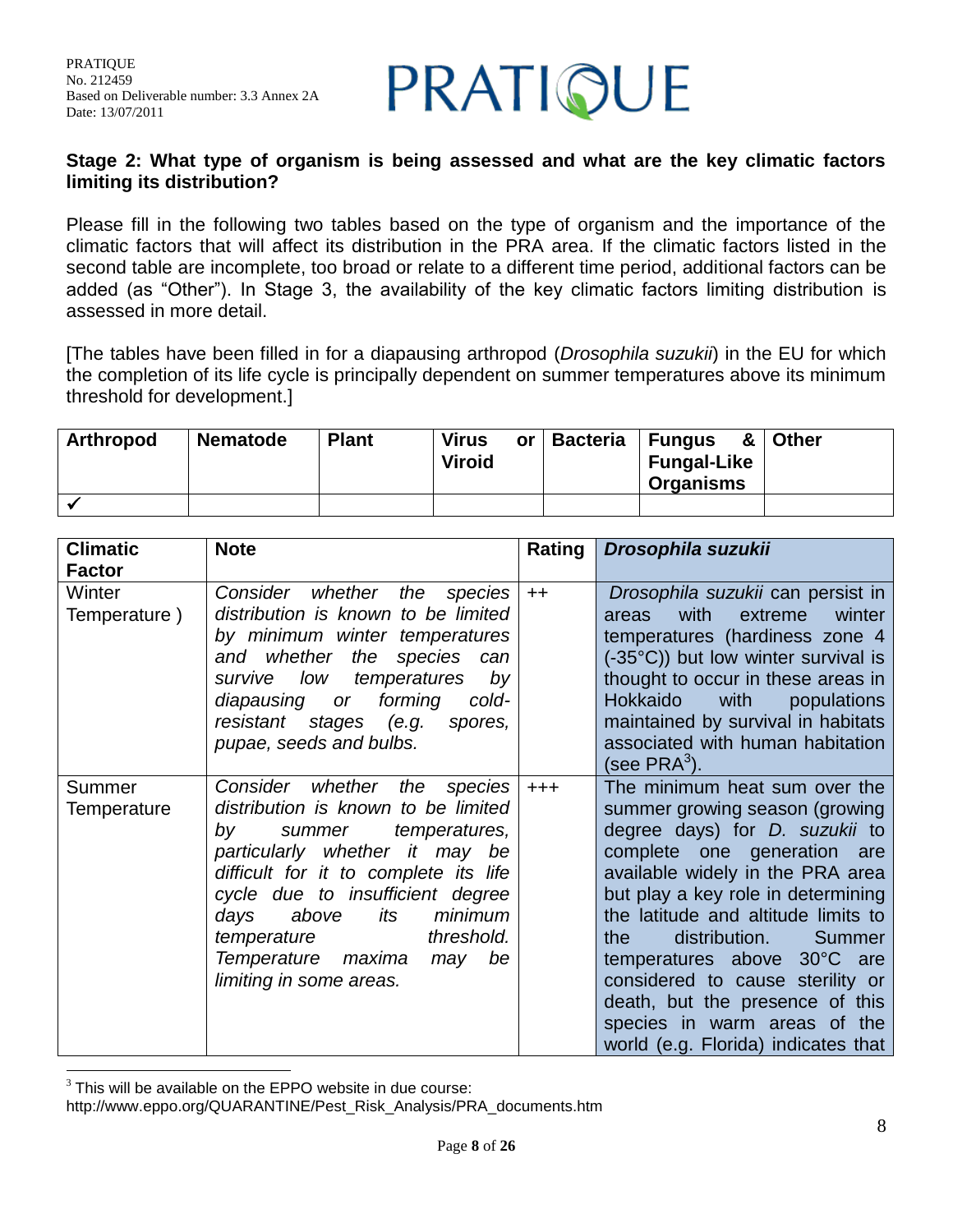## PRATIQUE

|                                         |                                                                                                                                                                                                                                                                                                                                                                                                                        |      | this may be less important than<br>the literature suggests (see PRA).                                                                                                                                                                     |
|-----------------------------------------|------------------------------------------------------------------------------------------------------------------------------------------------------------------------------------------------------------------------------------------------------------------------------------------------------------------------------------------------------------------------------------------------------------------------|------|-------------------------------------------------------------------------------------------------------------------------------------------------------------------------------------------------------------------------------------------|
| Rainfall                                | Rainfall is particularly likely to be<br>critical for pathogen infection and<br>plant survival (with indirect effects<br>on insect populations). Extreme<br>rainfall<br>events<br>may<br>affect<br>invertebrate populations.                                                                                                                                                                                           |      |                                                                                                                                                                                                                                           |
| <b>Humidity</b>                         | Humidity plays a particularly<br>important role in pathogen<br>life<br>invertebrates<br>cycles.<br>For<br>and<br>plants, humidity may<br>also<br>affect<br>significantly<br>survival<br>depending<br>the<br>ambient<br>on<br>temperature. Invertebrates<br>can<br>avoid desiccation by diapausing,<br>pathogens by forming drought<br>resistant spores, and plants by<br>using seeds, bulbs or losing their<br>leaves. |      |                                                                                                                                                                                                                                           |
| <b>Leaf Wetness</b>                     | Leaf<br>duration<br>$i$ s<br>wetness<br>particularly important for infection<br>by foliar plant pathogens.                                                                                                                                                                                                                                                                                                             |      |                                                                                                                                                                                                                                           |
| Soil<br>or<br>substrate<br>temperatures | Consider how much of the life cycle<br>spent in the soil or other<br>is<br>substrates (e.g. aquatic habitats or<br>thick woody plant tissue - see<br>Stage 1 question 1.3).<br>Soil<br>temperatures may be correlated<br>with average daily air temperatures<br>depending on soil depth, plant<br>cover, type, moisture, drainage,<br>etc.                                                                             |      |                                                                                                                                                                                                                                           |
| Soil<br>or<br>substrate<br>moisture     | Soil<br>moisture is likely to<br>be<br>particularly important for plants.<br>Pathogen and invertebrate life<br>cycles may also<br>be<br>affected<br>through their plant host.                                                                                                                                                                                                                                          | $++$ | D. suzukii requires host plants<br>that will not tolerate soil moisture<br>below permanent wilting point for<br>prolonged periods.<br>This will<br>prevent it from persisting in xeric<br>environments unless irrigation is<br>practised. |
| Other<br>(please)<br>specify)           | Other abiotic factors include, e.g.<br>solar radiation, snow cover and late<br>spring frosts.                                                                                                                                                                                                                                                                                                                          |      |                                                                                                                                                                                                                                           |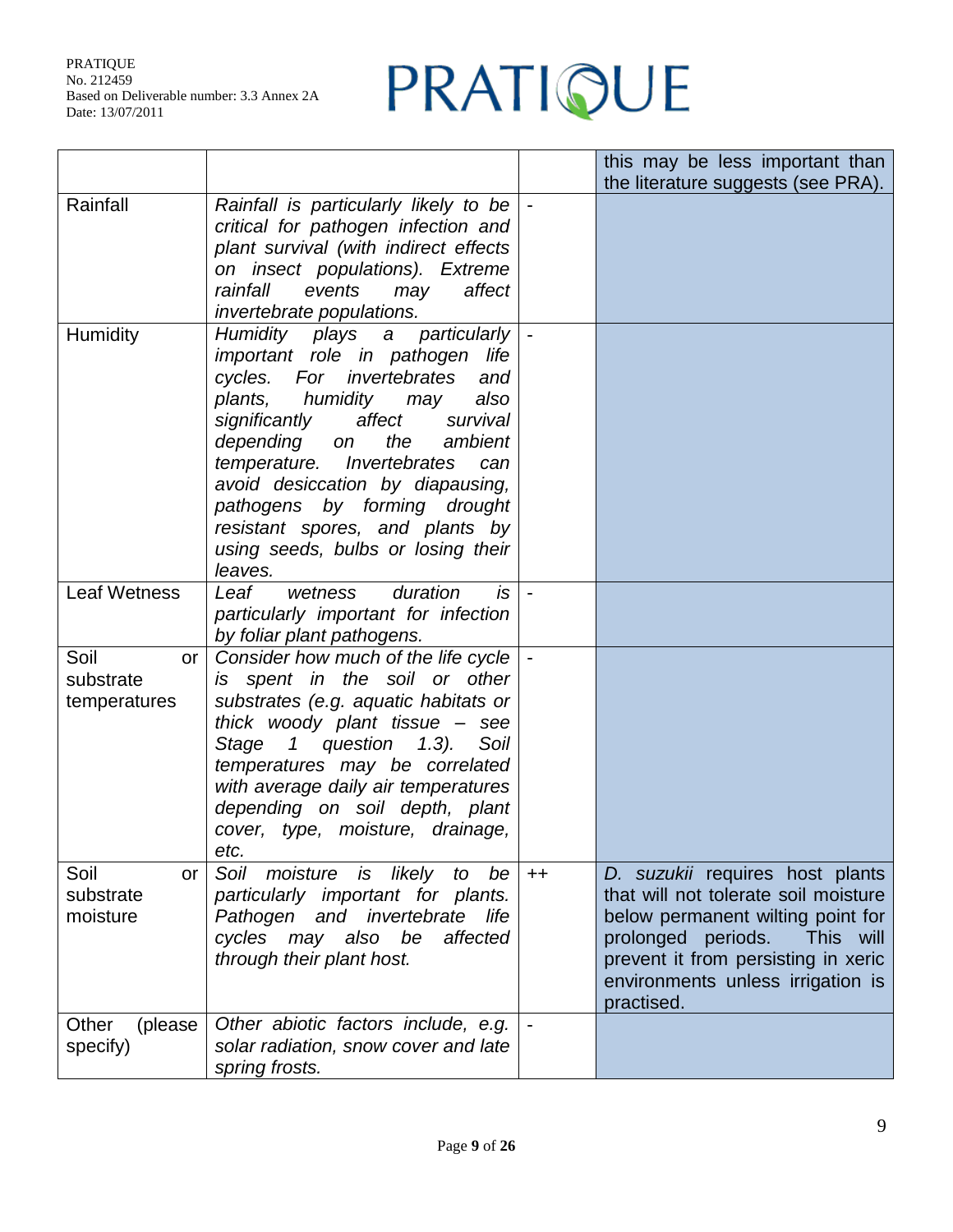PRATIQUE

| <b>Rating</b> | <b>Description</b>                                            |
|---------------|---------------------------------------------------------------|
|               | Climatic factor not directly relevant to species distribution |
|               | Minor factor determining species distribution                 |
|               | Important factor determining species distribution             |
| $^{+++}$      | Critical factor determining species distribution              |

#### **Stage 3: How much information is available on the key climatic factors affecting distribution?**

[The table has been filled in for a diapausing arthropod (*Drosophila suzukii*) in the EU for which the completion of its life cycle is principally dependent on the effective heat sum during summer necessary for completing development. The comment column needs to be completed.]

| <b>Climatic Factor</b>                               | Known? | Uncertainty | Drosophila suzukii                                                                                                                                                                                                                                                                                                                                                                                                                                                                                                                                                                                                                                                                                                                                                                                                                                                                                                                                                                                                                                                                                                                                                              |
|------------------------------------------------------|--------|-------------|---------------------------------------------------------------------------------------------------------------------------------------------------------------------------------------------------------------------------------------------------------------------------------------------------------------------------------------------------------------------------------------------------------------------------------------------------------------------------------------------------------------------------------------------------------------------------------------------------------------------------------------------------------------------------------------------------------------------------------------------------------------------------------------------------------------------------------------------------------------------------------------------------------------------------------------------------------------------------------------------------------------------------------------------------------------------------------------------------------------------------------------------------------------------------------|
|                                                      |        |             |                                                                                                                                                                                                                                                                                                                                                                                                                                                                                                                                                                                                                                                                                                                                                                                                                                                                                                                                                                                                                                                                                                                                                                                 |
| minimum<br>Temperature:<br>threshold for development | $++$   | low         | minimum<br>threshold<br><b>The</b><br>for<br>development is considered to be 10°C<br>with an egg to adult development time<br>254<br>(Coop,<br>οf<br>degree<br>days<br>unpublished)<br>who<br>analysed<br>development data<br>Kanzawa<br>from<br>(1936 & 1939) and Sakai and Sato<br>(1996). The 254 degree days required<br>for development is supported<br>by<br>Uchino (2005) who calculated that D.<br>needed<br>suzukii<br>250<br>days<br>for<br>development at Chiba (near Tokyo) in<br>2003. The studies by Kanzawa (1939)<br>were based on only two temperatures<br>$(15^{\circ}C$ and $25^{\circ}C$ ) and with only 10<br>individuals at 15 °C and 7 individuals at<br>25°C. The Sakai and Sato (1996)<br>paper has not been obtained and so<br>we cannot verify the experimental<br>conditions or confirm whether the<br>experiments were actually undertaken<br>on <i>D. suzukii</i> (the paper is apparently<br>based on <i>D. pulchrella</i> , a very closely<br>related species). Damus (unpublished)<br>used 9.1°C for the minimum threshold<br>for development and 268 days for the<br>completion of development. Kimura<br>(pers. comm., 2010) confirms that a |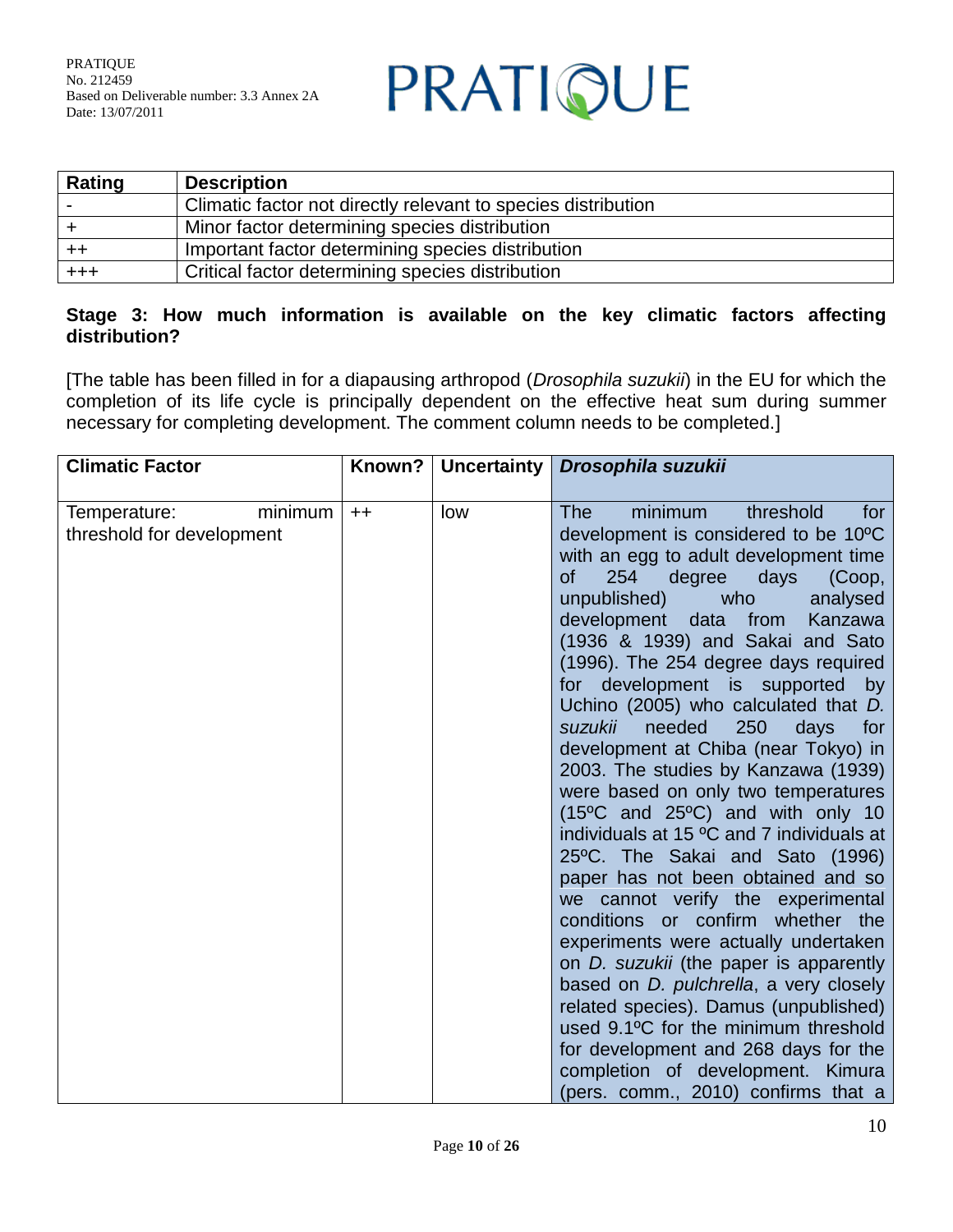## PRATIQUE

|                                                      |           |        | base temperature of 10°C with an egg<br>adult development time of 250<br>to<br>degree days is appropriate for <i>D</i> .<br>suzukii.                                                                                                                                                                                                                                                                                                                                                                                                                                                                                                                                                                                                                                   |
|------------------------------------------------------|-----------|--------|------------------------------------------------------------------------------------------------------------------------------------------------------------------------------------------------------------------------------------------------------------------------------------------------------------------------------------------------------------------------------------------------------------------------------------------------------------------------------------------------------------------------------------------------------------------------------------------------------------------------------------------------------------------------------------------------------------------------------------------------------------------------|
| optimum<br>Temperature:<br>for<br>development        | $+$       | medium |                                                                                                                                                                                                                                                                                                                                                                                                                                                                                                                                                                                                                                                                                                                                                                        |
| Temperature:<br>maximum<br>threshold for development | $++$      | low    | Adult activity is reduced above 30°C<br>(Kanzawa, 1939) Damus (unpublished)<br>used a higher development threshold<br>of 32°C. Drosophila suzukii is known to<br>move to higher altitudes in summer but<br>this is to take advantage of additional<br>resources rather than an avoidance of<br>summer heat (Mitsui et al., 2010).<br>Kimura (2004) found that the lethal hot<br>temperature (LT) that killed 25, 50 and<br>75% of the population following the 24<br>hour exposure of male and female D.<br>suzukii was between 31.6°C and<br>32.9°C. Smyth (pers. comm., 2010)<br>found that at 32°C adults<br>cannot<br>emerge from<br>and<br>males<br>pupae<br>become sterile and that adults die after<br>3 hours of exposure to temperatures<br>higher than 35°C. |
| Temperature: degree days to<br>complete life cycle   | $+ + +$   | low    | minimum<br><b>See</b><br>for<br>comments<br>degree<br>day<br>temperature.<br><b>The</b><br>development threshold needs to be<br>related to<br>the period when<br>fruit<br>becomes naturally available (usually<br>mid-summer in<br>northern<br>Europe),<br>although, like D. melanogaster, the<br>species spends winter and spring in<br>refuse<br>associated<br>with<br>human<br>habitation.                                                                                                                                                                                                                                                                                                                                                                          |
| Temperature minimum survival                         | $\ddot{}$ | medium | Below 5°C<br>adults<br>motionless<br>are<br>(Kanzawa, 1939). Kimura (2004) found<br>that the lethal cold temperature (LT)<br>that killed 25, 50 and 75% of the<br>population<br>following<br>the 24 hour<br>exposure of male and female D.<br>suzukii was between -1.6°C and 0.5°C.<br>However, it is difficult to extrapolate                                                                                                                                                                                                                                                                                                                                                                                                                                         |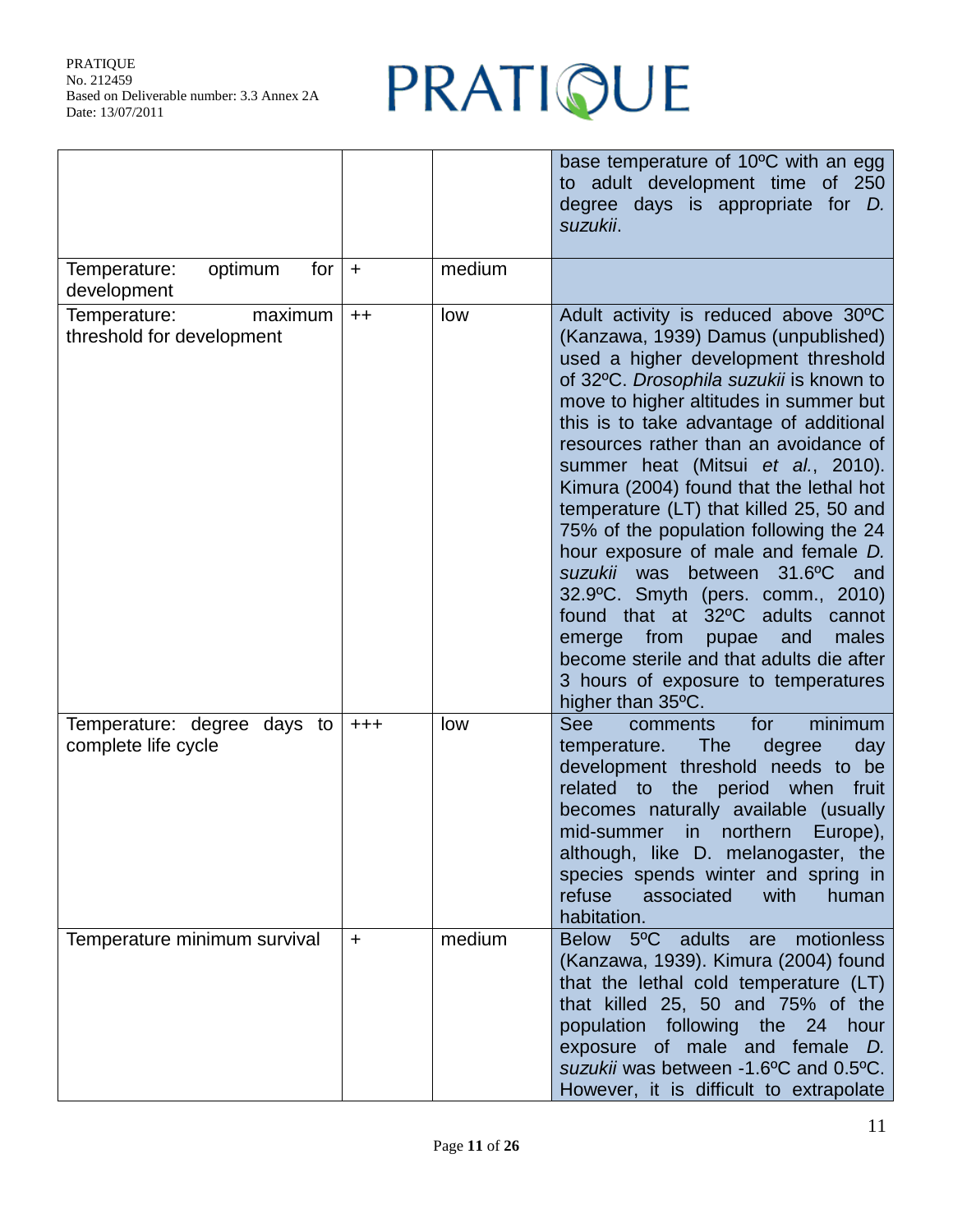

|                                  |      |      | these data to an assessment of<br>overwintering because<br>insect<br>cold<br>tolerance is known to be<br>highly<br>the<br>dependent<br>temperature<br>on<br>conditions exposed to insects prior to<br>the experiment and the rate of cooling.<br>Kimura (pers. comm., 2010) considers<br>that in Hokkaido, the severe winter<br>causes high mortality but that the<br>survives<br>population<br>habitats<br><i>in</i><br>associated with human habitation and<br>is augmented by entry with fruit imports<br>from elsewhere in Japan. |
|----------------------------------|------|------|---------------------------------------------------------------------------------------------------------------------------------------------------------------------------------------------------------------------------------------------------------------------------------------------------------------------------------------------------------------------------------------------------------------------------------------------------------------------------------------------------------------------------------------|
| Rainfall: minimum annual total   | N/A  |      |                                                                                                                                                                                                                                                                                                                                                                                                                                                                                                                                       |
| <b>Relative Humidity optimum</b> | N/A  |      |                                                                                                                                                                                                                                                                                                                                                                                                                                                                                                                                       |
| Leaf Wetness duration            | N/A  |      |                                                                                                                                                                                                                                                                                                                                                                                                                                                                                                                                       |
| Soil temperature                 | N/A  |      |                                                                                                                                                                                                                                                                                                                                                                                                                                                                                                                                       |
| Soil moisture                    | $++$ | High | D. suzukii requires host plants that will<br>tolerate<br>soil<br>moisture<br>below<br>not<br>permanent wilting point for prolonged<br>This will prevent it from<br>periods.<br>persisting in xeric environments unless<br>irrigation is practised.                                                                                                                                                                                                                                                                                    |
| Other                            | N/A  |      |                                                                                                                                                                                                                                                                                                                                                                                                                                                                                                                                       |

*Note:*

The ability to apply climatic modelling and mapping programs for a particular species depends on the extent to which its climatic responses for development and survival:

- can be inferred from its current distribution.
- are available from field or laboratory experiments;
- can be calculated or inferred from field studies at known locations where climatic factors have been recorded;

Even for the very few species that have known climatic responses obtained from experiments in the laboratory, evidence from field studies and knowledge of their current distribution are still important because

 Climate factors may limit the distribution of a species indirectly.. For example, *Dothistroma pini* is a plant pathogen that forms cold tolerant spores that can be safely stored at -80 °C, but it's poleward range appears limited by the ability of its host plants to tolerate temperatures below -30 °C (Watt *et al.* 2009)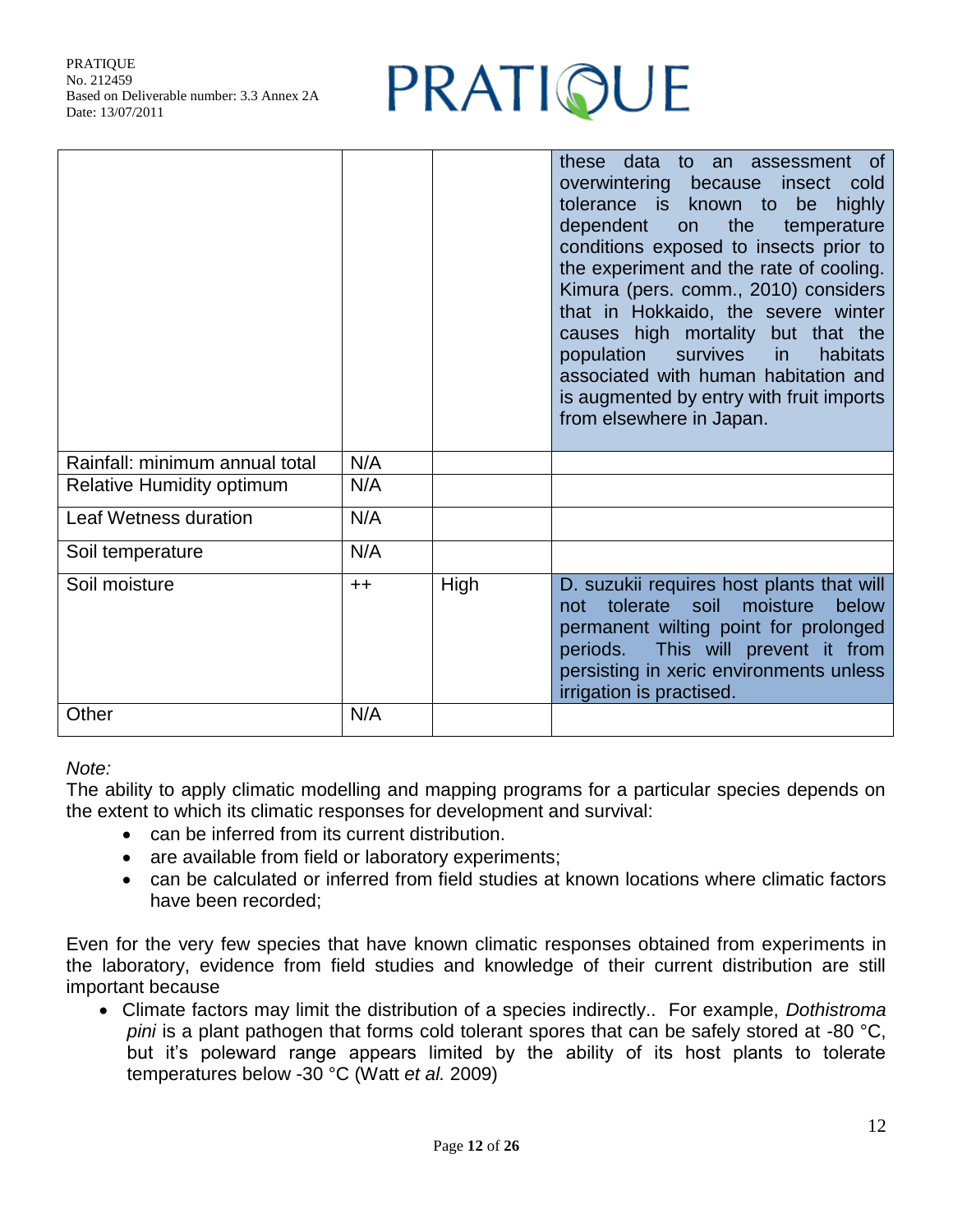

- laboratory experiments, often conducted under constant temperatures, cannot emulate field conditions in which temperature and other climatic variables fluctuate and interact.
- the laboratory data may have been generated from small sample sizes and the genetic composition of the populations may be different from the potential invaders considered by the PRA.

| Rating | <b>Description</b>                                                                     |
|--------|----------------------------------------------------------------------------------------|
| N/A    | Climatic factor not directly relevant to species distribution                          |
|        | No information                                                                         |
|        | Very little data or high uncertainty on climatic responses. Information often inferred |
|        | from field studies or related species.                                                 |
| $++$   | Data from one study or from more than one study but with no clear consensus.           |
| $+++$  | Information based on detailed experiments consistently supported by more than one      |
|        | study.                                                                                 |

| <b>Uncertainty</b> | Description               |
|--------------------|---------------------------|
| low                | Low Uncertainty           |
| medium             | <b>Medium Uncertainty</b> |
| high               | <b>High Uncertainty</b>   |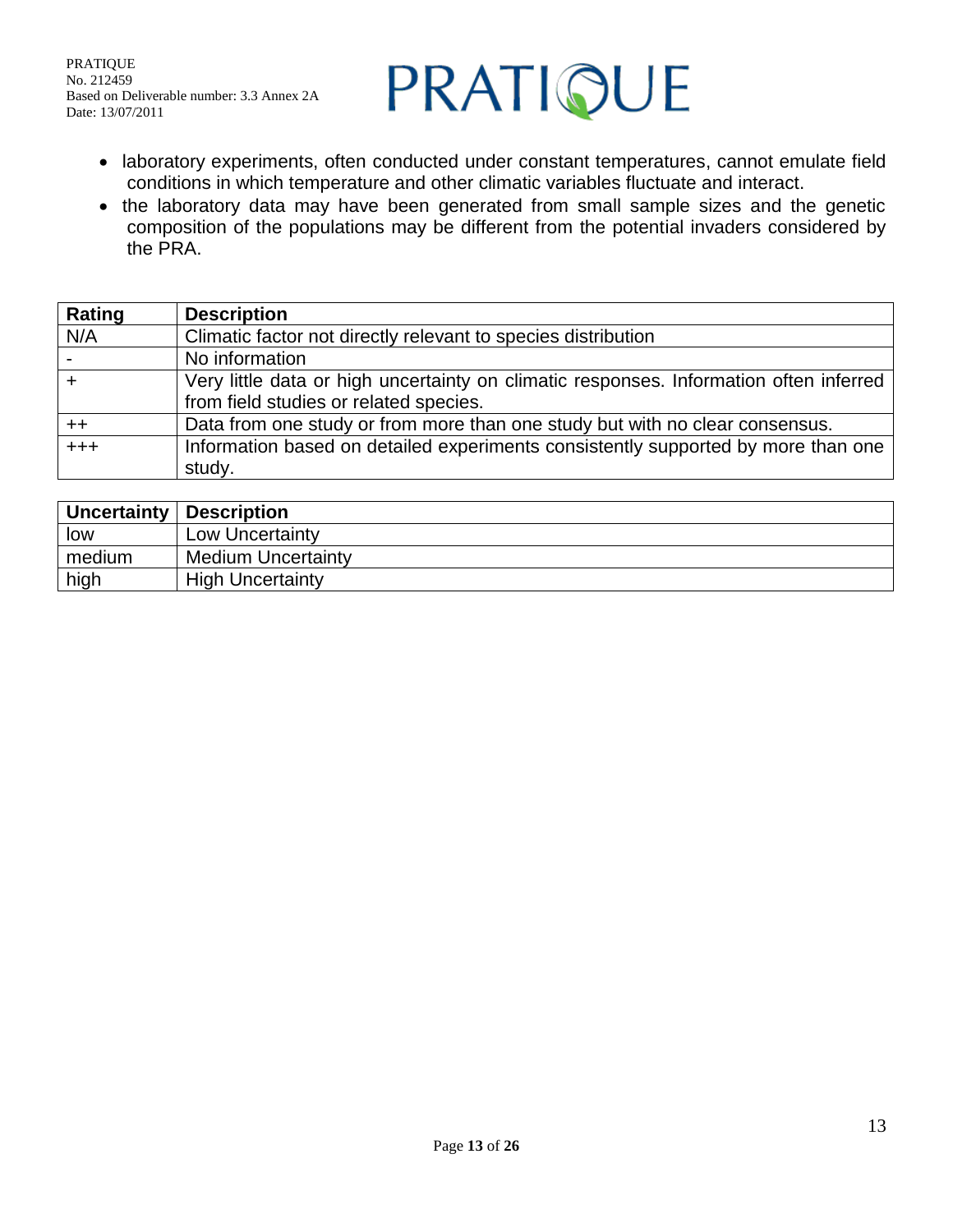

#### **Stage 4: What category of location data is available?**

Select one or more of the following location data categories. See diagrams in Annex 2B to help distinguish location categories.

[The table has been filled in for *Drosophila suzukii.]*

| N              | Pest location                            | <b>Notes</b>                                                                                                                                                            | <b>Implications for modelling</b>                                                                                                                                                                                                                                                                                                                                                                                                                                                                                                                                                                                                                                                                                                                                                        | Categor       | Drosophila suzukii                                       |
|----------------|------------------------------------------|-------------------------------------------------------------------------------------------------------------------------------------------------------------------------|------------------------------------------------------------------------------------------------------------------------------------------------------------------------------------------------------------------------------------------------------------------------------------------------------------------------------------------------------------------------------------------------------------------------------------------------------------------------------------------------------------------------------------------------------------------------------------------------------------------------------------------------------------------------------------------------------------------------------------------------------------------------------------------|---------------|----------------------------------------------------------|
|                | data category                            |                                                                                                                                                                         |                                                                                                                                                                                                                                                                                                                                                                                                                                                                                                                                                                                                                                                                                                                                                                                          | <b>Choice</b> |                                                          |
| $\mathbf{1}$   | Native range<br>locations only           | <b>This</b><br>category<br>the $ $<br>where<br>but<br>the $ $<br>known<br>species may not<br>have invaded new<br>areas or locations<br>in the new areas<br>are unknown. | The native<br>range of a<br>species<br>refers to situations   represents its realised niche, which may<br>be more climatically conservative that its<br>distribution in its   fundamental niche. A species' realised<br>native range is well   niche includes the negative effects of its<br>natural enemies, which can reduce its<br>population growth rate and reduce its<br>ability to persist in marginal habitats. For<br>models built using only the native range,<br>the data should be considered to be<br>conservative unless supported<br>by<br>ecophysiological data that indicate that it<br>is persisting in all areas that it can<br>Natural enemies include<br>tolerate.<br>parasites, parasitoids, predators and<br>competitors affecting the pest or its<br>$host(s)$ . |               |                                                          |
| $\overline{2}$ | <b>Native</b><br>plus<br>exotic<br>range | this category,<br>In                                                                                                                                                    | Where we have knowledge of a species<br>the distribution of $\vert$ in its native and its exotic range, we may                                                                                                                                                                                                                                                                                                                                                                                                                                                                                                                                                                                                                                                                           | ✓             | Some knowledge of the<br>distribution<br>native<br>in in |
|                | <b>locations</b>                         | the<br>native                                                                                                                                                           | the species in both $\vert$ be able to detect evidence of climatic<br>and   range expansion due to release from the                                                                                                                                                                                                                                                                                                                                                                                                                                                                                                                                                                                                                                                                      |               | China. Unclear whether<br>the species is native in       |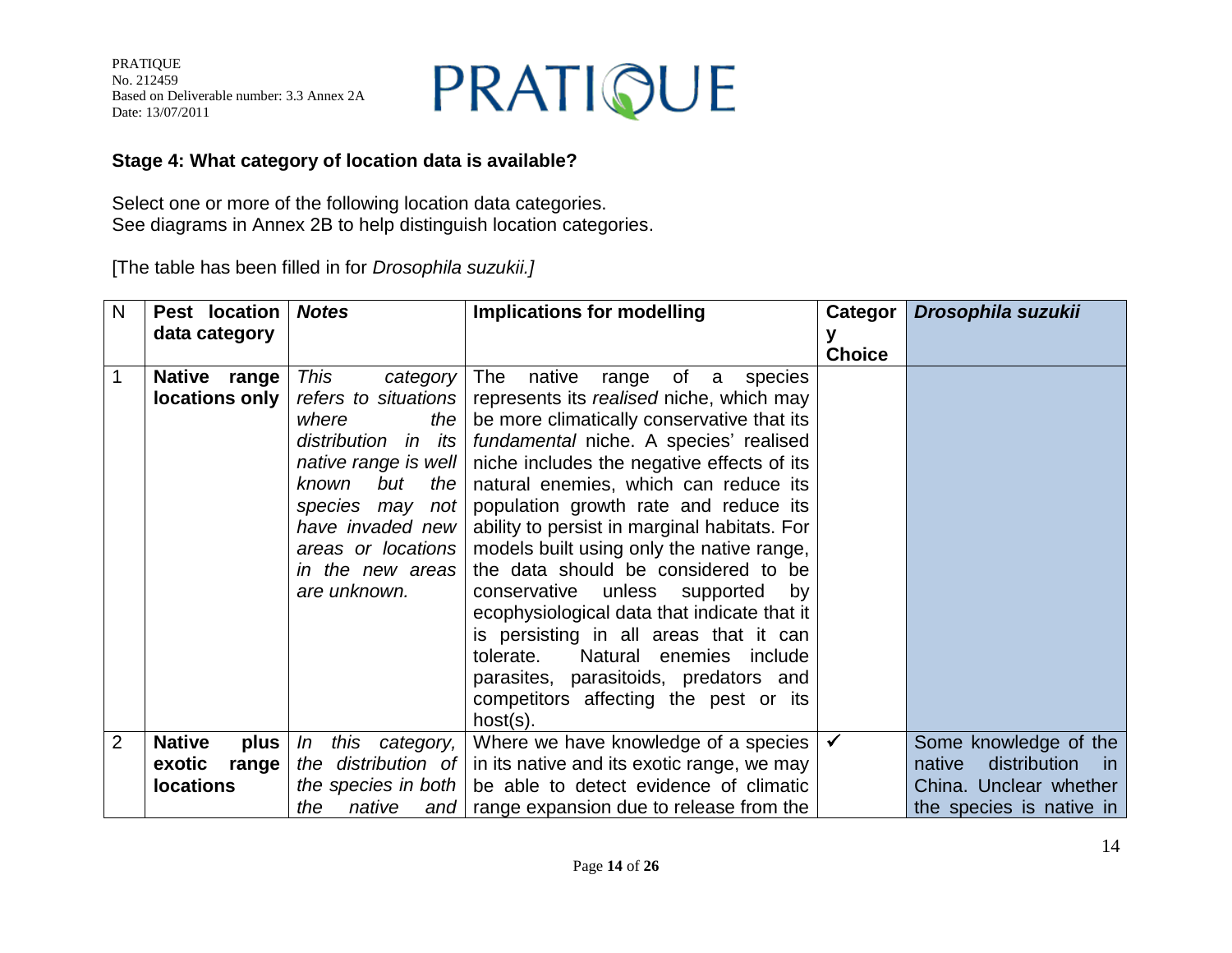$\overline{a}$ 



|   |                        | invaded region is     | effects of its natural enemies. This effect  | Locations<br>Japan.                    |
|---|------------------------|-----------------------|----------------------------------------------|----------------------------------------|
|   |                        | well known.           | is most likely to be observed when and       | available<br>from<br>exotic            |
|   |                        |                       | where climatic resources are most            | <b>North</b><br><b>locations</b><br>in |
|   |                        |                       | abundant. We can be most confident           | America and Europe.                    |
|   |                        |                       | that we are seeing a species expressing      |                                        |
|   |                        |                       | its full range of climatic tolerance where   |                                        |
|   |                        |                       | it has spread in an exotic range without     |                                        |
|   |                        |                       | encountering geographic<br>dispersal         |                                        |
|   |                        |                       | barriers and its distribution appears to     |                                        |
|   |                        |                       | be at dynamic equilibrium. The resulting     |                                        |
|   |                        |                       | distribution may still be conservative, but  |                                        |
|   |                        |                       | this is the best field-based data that we    |                                        |
|   |                        |                       | can usually draw upon.                       |                                        |
| 3 | <b>Locations</b>       | The periphery of      | Peripherally-biased species distribution     |                                        |
|   | biased to the          | the range is similar  | data will not affect those techniques that   |                                        |
|   | periphery<br><b>of</b> | the zone of<br>to to  | utilise the outer ranges of a species        |                                        |
|   | the range              | occasional            | climatic tolerances to describe its range.   |                                        |
|   |                        | abundance defined     | This includes the climate envelope           |                                        |
|   |                        | by Hill $(1987^4)$    | models (e.g. Bioclim and Habitat) and        |                                        |
|   |                        | where<br>climatic     | the niche models (CLIMEX Compare             |                                        |
|   |                        | conditions are less   | Locations).<br>Floramap will probably        |                                        |
|   |                        | suitable.<br>e.g.     | indicate the core suitability appropriately. |                                        |
|   |                        | cooler or drier, with | Other regression-based models will tend      |                                        |
|   |                        | greater variation in  | to under-represent the risk in the core      |                                        |
|   |                        | suitability than in   | suitability area and over-represent it in    |                                        |
|   |                        | the centre of its     | the marginally suitable habitat.             |                                        |
|   |                        | range. Here, the      |                                              |                                        |
|   |                        | population may be     |                                              |                                        |
|   |                        | kept<br>low<br>by     |                                              |                                        |

 $^4$  Hill DS (1987) Agricultural Insect Pests of Temperature Regions and their Control. Cambridge University Press. Cambridge. Page 21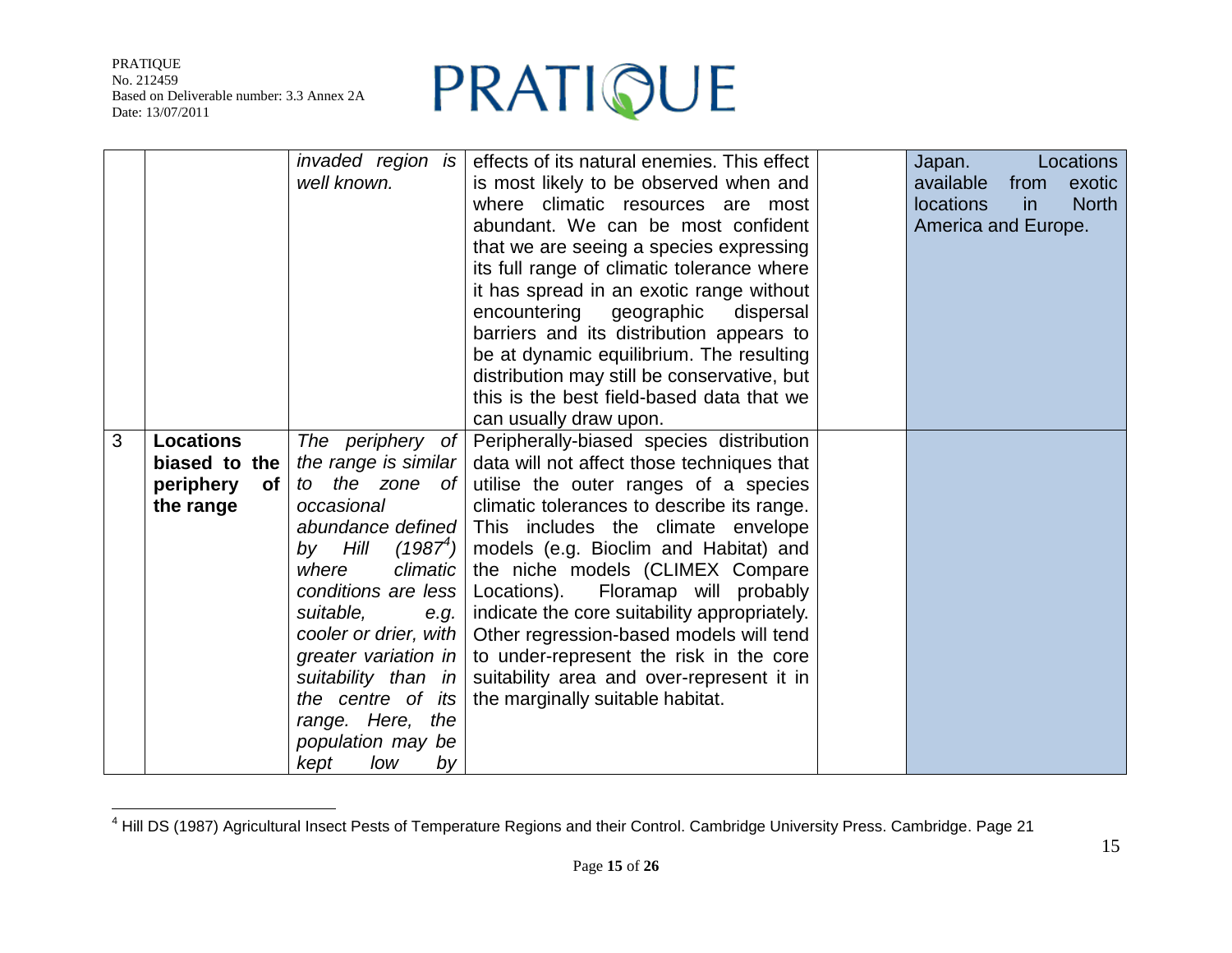

|                |                  | climatic conditions<br>and the pest only |                                                                              |                             |
|----------------|------------------|------------------------------------------|------------------------------------------------------------------------------|-----------------------------|
|                |                  | rarely<br>causes                         |                                                                              |                             |
|                |                  | significant                              |                                                                              |                             |
|                |                  | damage.                                  |                                                                              |                             |
| $\overline{4}$ | <b>Locations</b> | The centre of the                        | All models that rely solely upon the                                         | Periphery in mainland       |
|                | biased to the    | range is similar to                      | species distribution data to infer climate                                   | China<br>unknown.           |
|                | centre of the    | (endemic)<br>the                         | suitability will underestimate its potential                                 | <b>British</b><br>Hokkaido, |
|                | range            | of natural<br>zone                       | distribution.<br>Models<br>built<br>using                                    | Colombia and northern       |
|                |                  | abundance<br>(Hill,                      | ecophysiological observations can use                                        | the<br>Italy<br>represent   |
|                |                  | 1987) where the                          | the distribution data as a fuzzy                                             | current northern limits.    |
|                |                  | pest<br>always<br>is                     | validation. CLIMEX Compare Locations                                         |                             |
|                |                  | present often at<br>high density. Here   | can still use climate responses and<br>some knowledge of biology to estimate |                             |
|                |                  | climatic conditions                      | the range periphery.                                                         |                             |
|                |                  | relatively<br>are                        |                                                                              |                             |
|                |                  | favourable and the                       |                                                                              |                             |
|                |                  | species is regularly                     |                                                                              |                             |
|                |                  | a pest of some                           |                                                                              |                             |
|                |                  | <i>importance.</i>                       |                                                                              |                             |
| 5              | Few location     | The pest has been                        | All models that rely solely upon the                                         |                             |
|                | data points      | recorded at only a                       | species distribution data to infer climate                                   |                             |
|                |                  | few locations.                           | suitability will underestimate its potential                                 |                             |
|                |                  |                                          | Models<br>distribution.<br>built<br>using                                    |                             |
|                |                  |                                          | ecophysiological observations can use                                        |                             |
|                |                  |                                          | the distribution data as a fuzzy                                             |                             |
|                |                  |                                          | validation. CLIMEX Compare Locations                                         |                             |
|                |                  |                                          | can still use climate responses and                                          |                             |
|                |                  |                                          | some knowledge of biology to estimate                                        |                             |
|                |                  |                                          | the range periphery.                                                         |                             |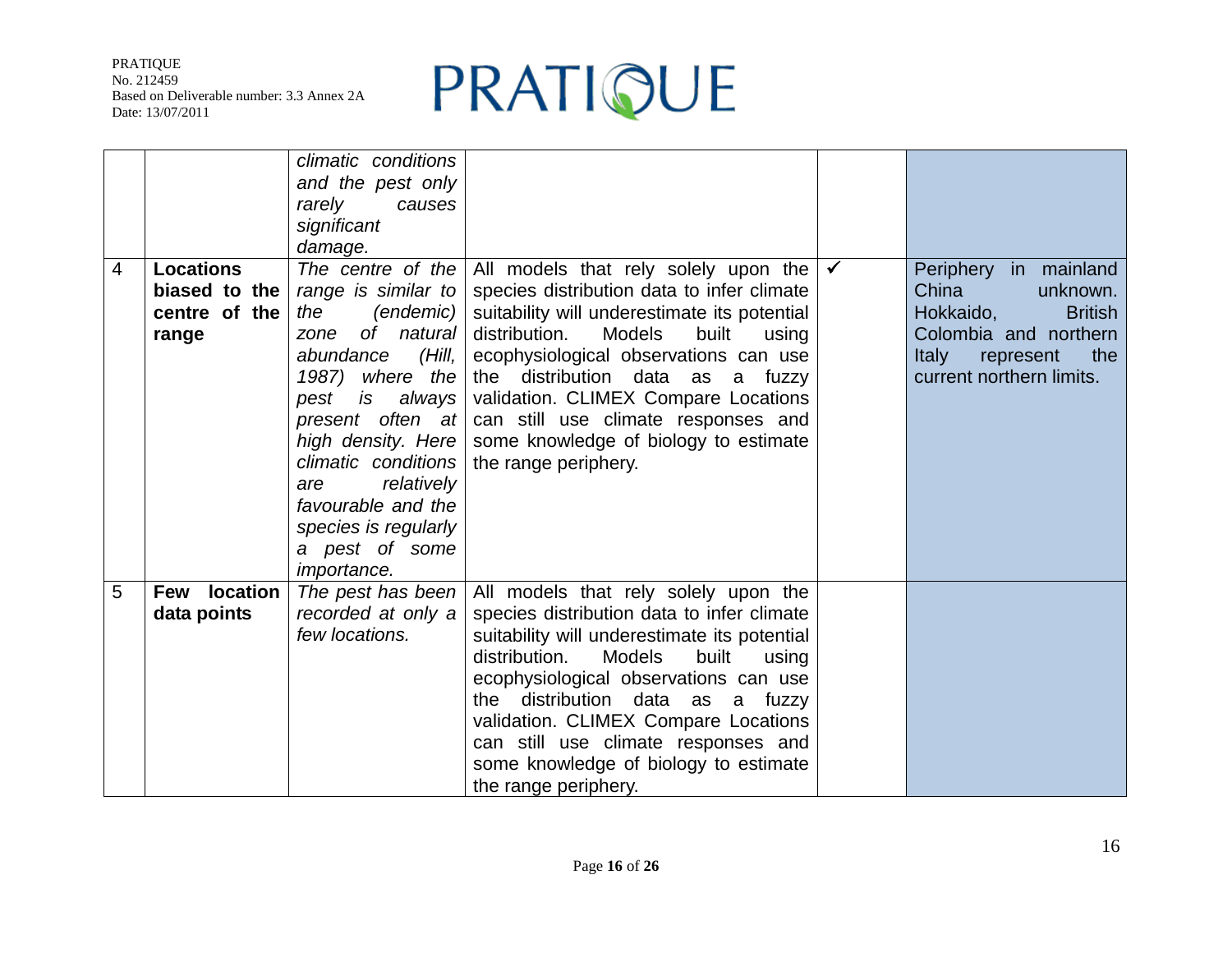

| $6\phantom{1}6$ | <b>Very</b><br>few      | The pest has been    | All models that rely solely upon the           |  |
|-----------------|-------------------------|----------------------|------------------------------------------------|--|
|                 | <b>location</b><br>data | recorded at very     | species distribution data to infer climate     |  |
|                 | points                  | few locations.       | suitability will underestimate its potential   |  |
|                 |                         |                      | distribution.<br>Models<br>built<br>using      |  |
|                 |                         |                      | ecophysiological observations can use          |  |
|                 |                         |                      | the distribution data as a fuzzy               |  |
|                 |                         |                      | validation, CLIMEX Compare Locations           |  |
|                 |                         |                      | can still use climate responses and            |  |
|                 |                         |                      | some knowledge of biology to estimate          |  |
|                 |                         |                      | the range periphery. Climate similarity        |  |
|                 |                         |                      | (e.g. CLIMEX Match Climates and                |  |
|                 |                         |                      | Domain) and Climate Envelope models            |  |
|                 |                         |                      | (Bioclim and Envelope Score) may               |  |
|                 |                         |                      | usefully indicate broad geographic areas       |  |
|                 |                         |                      | of concern. These results should be            |  |
|                 |                         |                      | considered as conservative if high             |  |
|                 |                         |                      | thresholds are<br>used.<br>Using<br>low        |  |
|                 |                         |                      | thresholds with climate similarity and         |  |
|                 |                         |                      | envelope models should be avoided, as          |  |
|                 |                         |                      | it is just as likely to include false positive |  |
|                 |                         |                      | locations as it is to infill suitable          |  |
|                 |                         |                      | locations (Csurhes & Kriticos 1994)            |  |
| $\overline{7}$  | <b>Erroneous</b>        | It is known that the | Erroneous locations have the potential         |  |
|                 | <b>locations</b>        | of<br>list<br>pest   | to significantly bias the results of the       |  |
|                 | included                | locations includes   | climatic modelling, resulting in a model       |  |
|                 |                         | that<br>some<br>are  | that overstates the geographic risk.           |  |
|                 |                         | but<br>erroneous     | Ideally, location records should be            |  |
|                 |                         | these cannot be      | scrutinised to check that they represent       |  |
|                 |                         | directly identified  | an established population, although this       |  |
|                 |                         | and deleted.         | is not always easy or possible. Few            |  |
|                 |                         |                      | models<br>provide<br>useful<br>diagnostic      |  |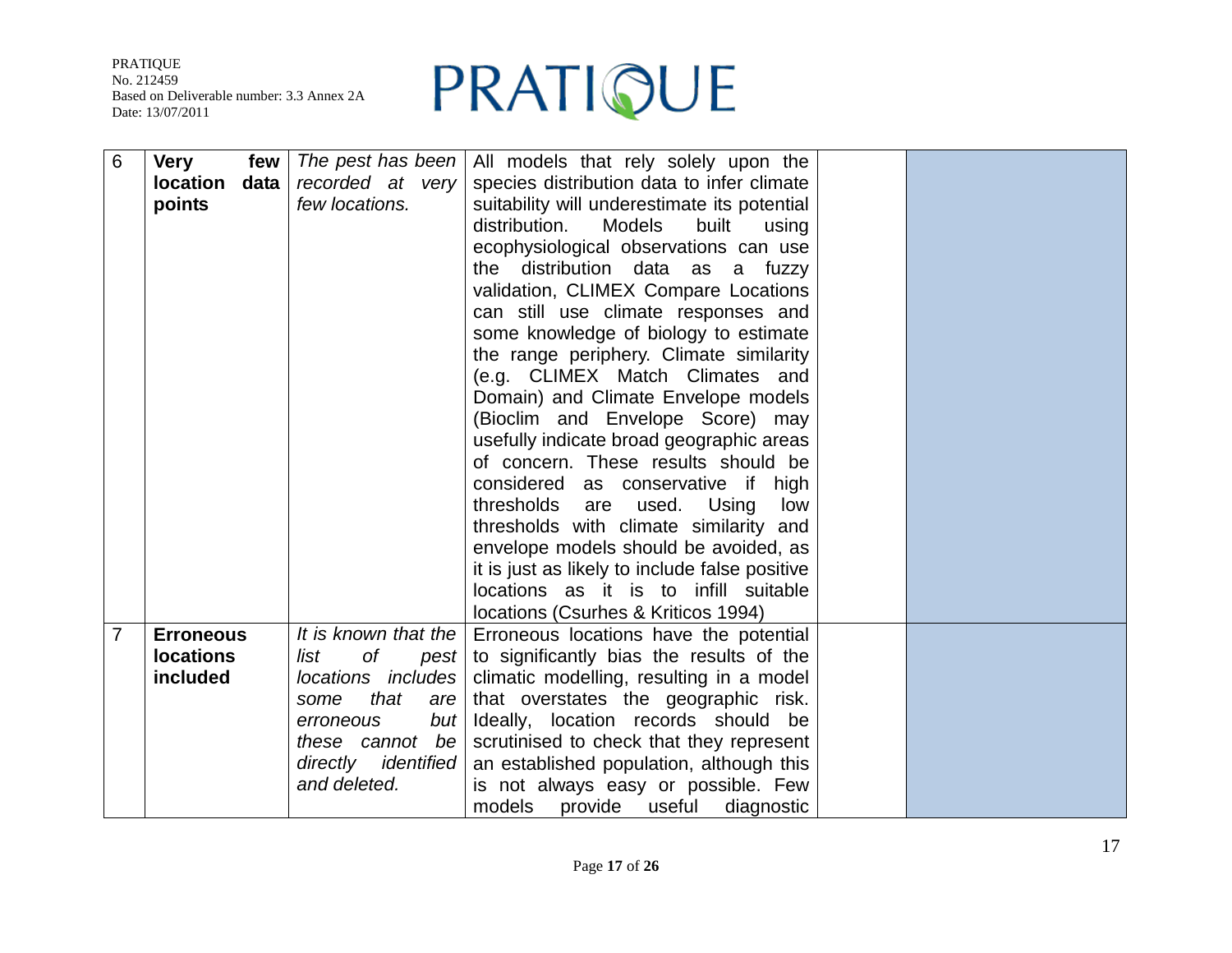

|   |                                                                                                                            |                                                                                                                                                                                                                                                                                                                                | techniques to identify climatic outliers in<br>the species distribution data. Diva GIS<br>provides a set of graphical tools to<br>climatic outliers.<br><b>CLIMEX</b><br>visualise<br>confronts<br>Locations<br>the<br>Compare<br>modeller with the challenge of fitting<br>with<br>outlying<br>points<br>biologically<br>reasonable climatic response functions.<br>The outputs of phenology models could<br>be checked for locations when a                                                                                                                                                               |              |                                                                                                                                                                                      |
|---|----------------------------------------------------------------------------------------------------------------------------|--------------------------------------------------------------------------------------------------------------------------------------------------------------------------------------------------------------------------------------------------------------------------------------------------------------------------------|-------------------------------------------------------------------------------------------------------------------------------------------------------------------------------------------------------------------------------------------------------------------------------------------------------------------------------------------------------------------------------------------------------------------------------------------------------------------------------------------------------------------------------------------------------------------------------------------------------------|--------------|--------------------------------------------------------------------------------------------------------------------------------------------------------------------------------------|
|   |                                                                                                                            |                                                                                                                                                                                                                                                                                                                                | location point appears unreasonable. If<br>distribution<br>point<br>requires<br>a<br>unreasonable parameter values, a<br>range of techniques are available to<br>explore whether this is due to geocoding<br>error, a favourable land use overcoming<br>climatic limitations or another factor.                                                                                                                                                                                                                                                                                                             |              |                                                                                                                                                                                      |
| 8 | <b>Locations</b><br>influenced by<br>land use (e.g.<br>irrigation<br>practices)<br>and<br>other<br>non-climatic<br>factors | The distribution is<br>influenced by non-<br>climatic<br>factors<br>apart from<br>host<br>distribution<br>(see<br>Stage 1, question<br>Host<br>$1.4$ ).<br>distribution<br>is<br>considered<br>in<br>category<br>10.<br>It<br>includes situations<br>the pest<br>where<br>distribution<br>is<br>constrained<br>by <sub>l</sub> | Models built solely using distribution<br>data may overstate the geographic risk,<br>if the non-climatic range-influencing<br>factor is promoting the species'<br>persistence in a location. If the land use<br>is also present in the PRA area in a<br>similar climate then this may be an<br>appropriate indication of risk. Reviewing<br>the biology and ecology of the pest<br>species should provide an indication of<br>whether or not land use factors will be<br>important. It is possible to model the<br>distribution<br>with<br>and<br>without<br>the<br>presence of the land use factor. Models | $\checkmark$ | <b>Northern</b><br><b>limits</b><br>in<br><b>Hokkaido</b><br>affected<br>by<br>the<br>and<br>sea<br>by<br>mountains<br><b>British</b><br>in<br>Colombia and northern<br><b>Italy</b> |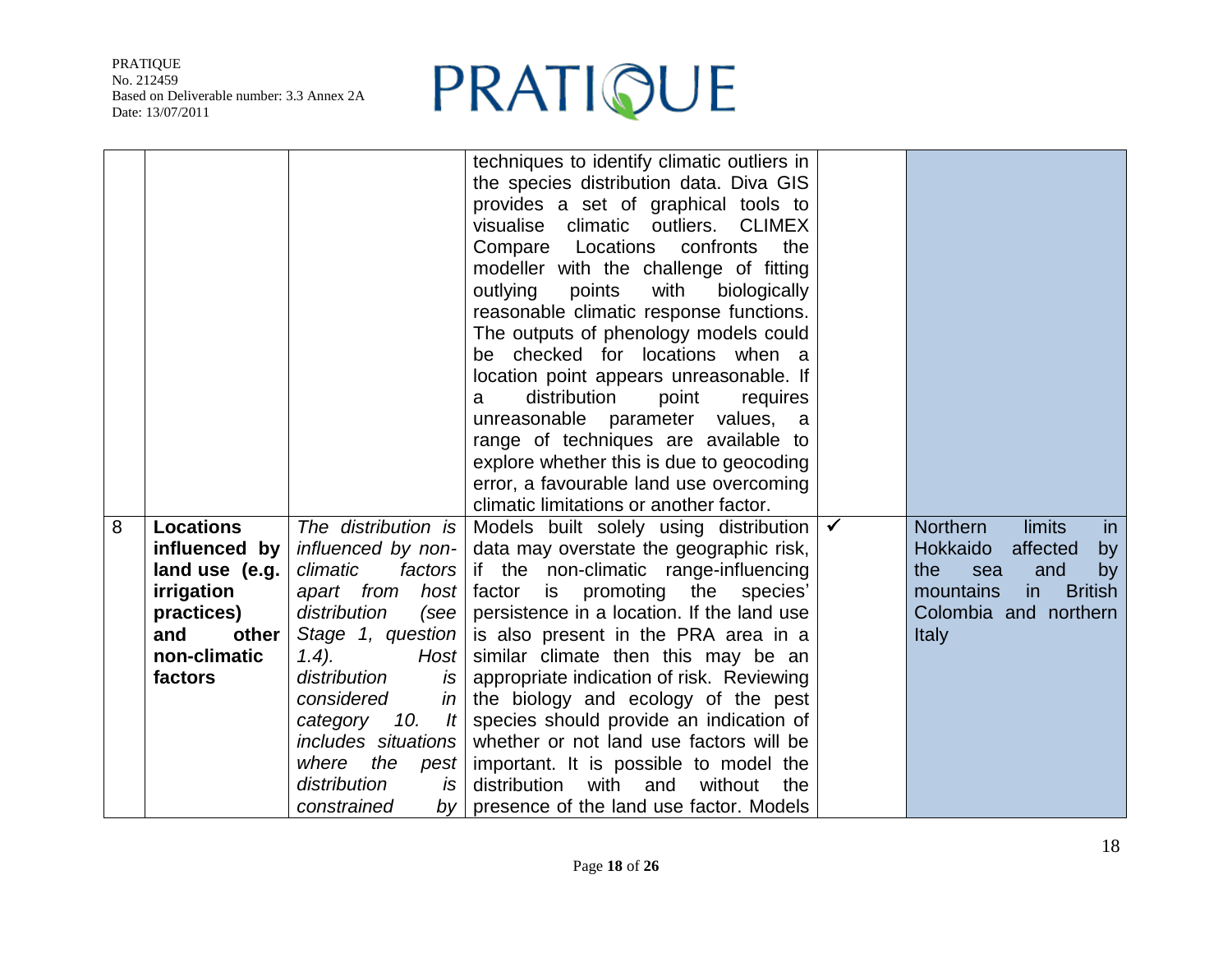

|  | major geographical | consideration<br>include<br>of<br>that       |  |
|--|--------------------|----------------------------------------------|--|
|  | features,<br>e.g.  | ecophysiological data may identify these     |  |
|  | mountain ranges    | outliers, enabling their effect to be        |  |
|  | and the sea, and   | <b>CLIMEX</b><br>gauged<br>(e.g.<br>Compare  |  |
|  | expanded by crop   | Locations). Where this type of effect is     |  |
|  | management         | suspected, the land use should be            |  |
|  | measures such as   | confirmed through other sources (e.g.        |  |
|  | <i>irrigation.</i> | by contacting local experts or consulting    |  |
|  |                    | land use datasets), or by using a model      |  |
|  |                    | to simulate its effect (e.g. the irrigation  |  |
|  |                    | scenario in CLIMEX Compare Locations         |  |
|  |                    | or a temperature modification scenario       |  |
|  |                    | phenology model). Southern<br>in a           |  |
|  |                    | hemisphere distributions for terrestrial     |  |
|  |                    | species may be constrained by a lack of      |  |
|  |                    | land extending into high latitudes.          |  |
|  |                    | Competition (e.g. from species in the        |  |
|  |                    | same genus) may preclude a species           |  |
|  |                    | from expressing its full climatic range      |  |
|  |                    | potential in areas where the natural         |  |
|  |                    | enemies are not present. In this case, all   |  |
|  |                    | models that rely solely upon the species     |  |
|  |                    | distribution data<br>to<br>infer<br>climate  |  |
|  |                    | suitability will underestimate its potential |  |
|  |                    | distribution. Regression-based models        |  |
|  |                    | will usually provide conservative results    |  |
|  |                    | when trained on location data affected       |  |
|  |                    | by this form of bias. Models informed by     |  |
|  |                    | ecophysiological observations<br>may         |  |
|  |                    | identify and overcome this problem. The      |  |
|  |                    | problem may become apparent if the           |  |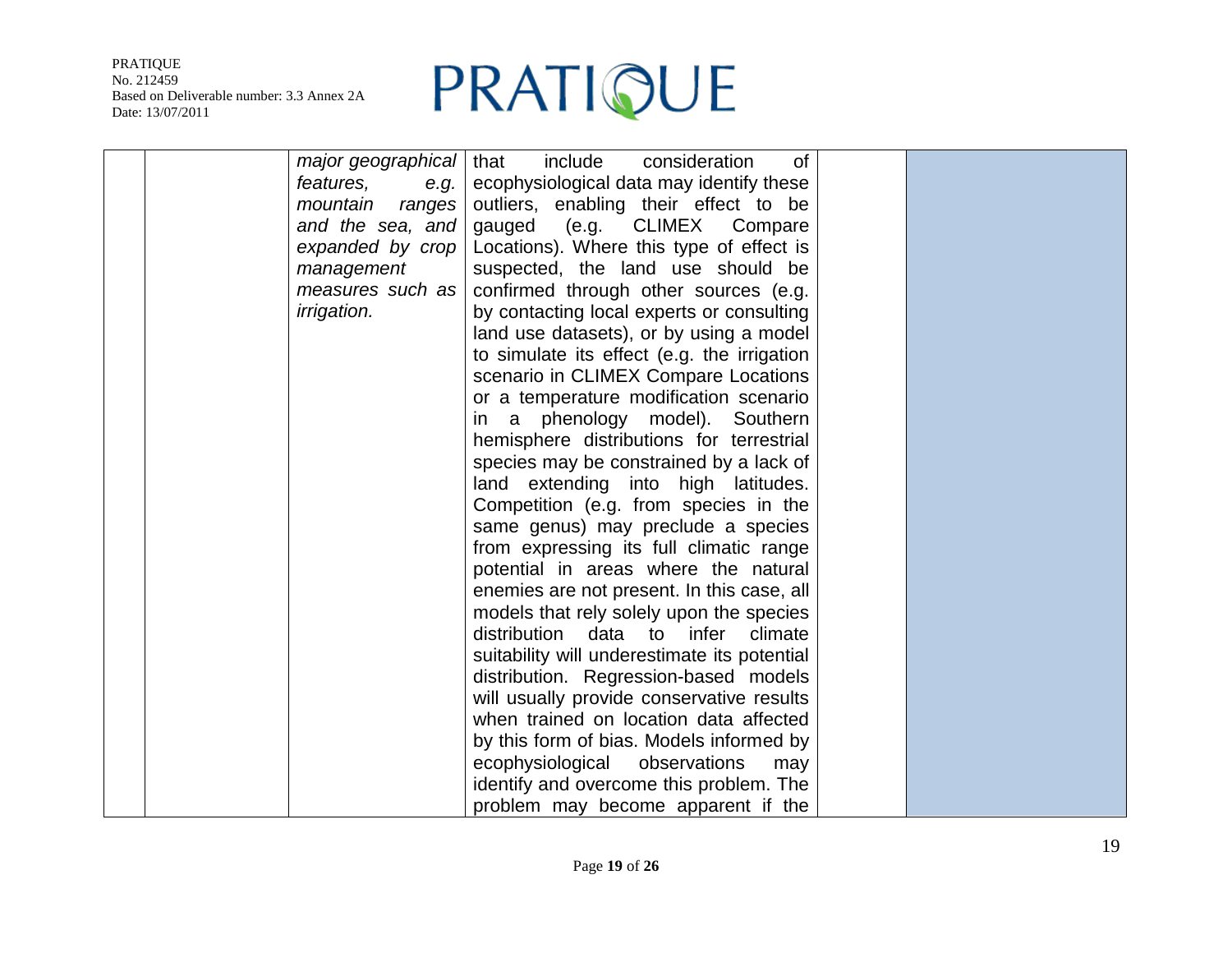

|                 |                                                           |                                                                                                                                                                                   | model requires parameter values that<br>are excessively conservative for the                                                                                                                                                                                                                                                                                                                                                                                                                                                                                |              |                                                                                                                                                                                             |
|-----------------|-----------------------------------------------------------|-----------------------------------------------------------------------------------------------------------------------------------------------------------------------------------|-------------------------------------------------------------------------------------------------------------------------------------------------------------------------------------------------------------------------------------------------------------------------------------------------------------------------------------------------------------------------------------------------------------------------------------------------------------------------------------------------------------------------------------------------------------|--------------|---------------------------------------------------------------------------------------------------------------------------------------------------------------------------------------------|
| 9               | <b>Locations</b><br>influenced by<br>seasonal<br>invasion | <b>locations</b><br>The<br>include<br>some<br>points from areas<br>where the species<br>only transient<br>is.<br>established)<br>(not<br>and its presence is                      | organism type being considered.<br>Models may overstate the risk if<br>distribution<br>ephemeral<br>(transient)<br>records are treated as if<br>they<br>represented established populations.<br>Suspicious points may be identified by<br>considering ecophysiological data. If the<br>species needs to survive excessively                                                                                                                                                                                                                                 | $\checkmark$ | In northern areas with<br>cold<br>winters,<br>very<br>overwintering<br><b>is</b><br>considered to occur in<br>habitats associated with<br>human habitation from<br>which the fly spreads to |
|                 |                                                           | dependent<br>on<br>seasonal invasion.                                                                                                                                             | stressful climatic conditions through part<br>of the year at a location and it has no<br>obvious resting stage (e.g. pupa or<br>seed) or refugia in the vicinity and there<br>is a likely source population within a<br>reasonable dispersal distance then it<br>may be likely that the record represents<br>a transient population.                                                                                                                                                                                                                        |              | surrounding areas.                                                                                                                                                                          |
| 10 <sup>°</sup> | <b>Distribution</b><br>constrained<br>by hosts            | The pest's current<br>distribution<br>is<br>limited to<br>areas<br>where the host is<br>despite<br>present<br>other areas being<br>known<br>to<br>be<br>climatically<br>suitable. | All models that rely solely upon species<br>distribution<br>data<br>to<br>infer<br>climate<br>suitability will underestimate its potential<br>distribution. Producing a map of host<br>and pest distribution may help to<br>determine whether this is a factor.<br>Models may also underestimate the pest<br>risk if other hosts are present in the PRA<br>area, and they are able to inhabit a<br>wider climatic range than the host in the<br>training dataset. A requirement for<br>biological reasonability in parameters<br>may overcome this problem. |              |                                                                                                                                                                                             |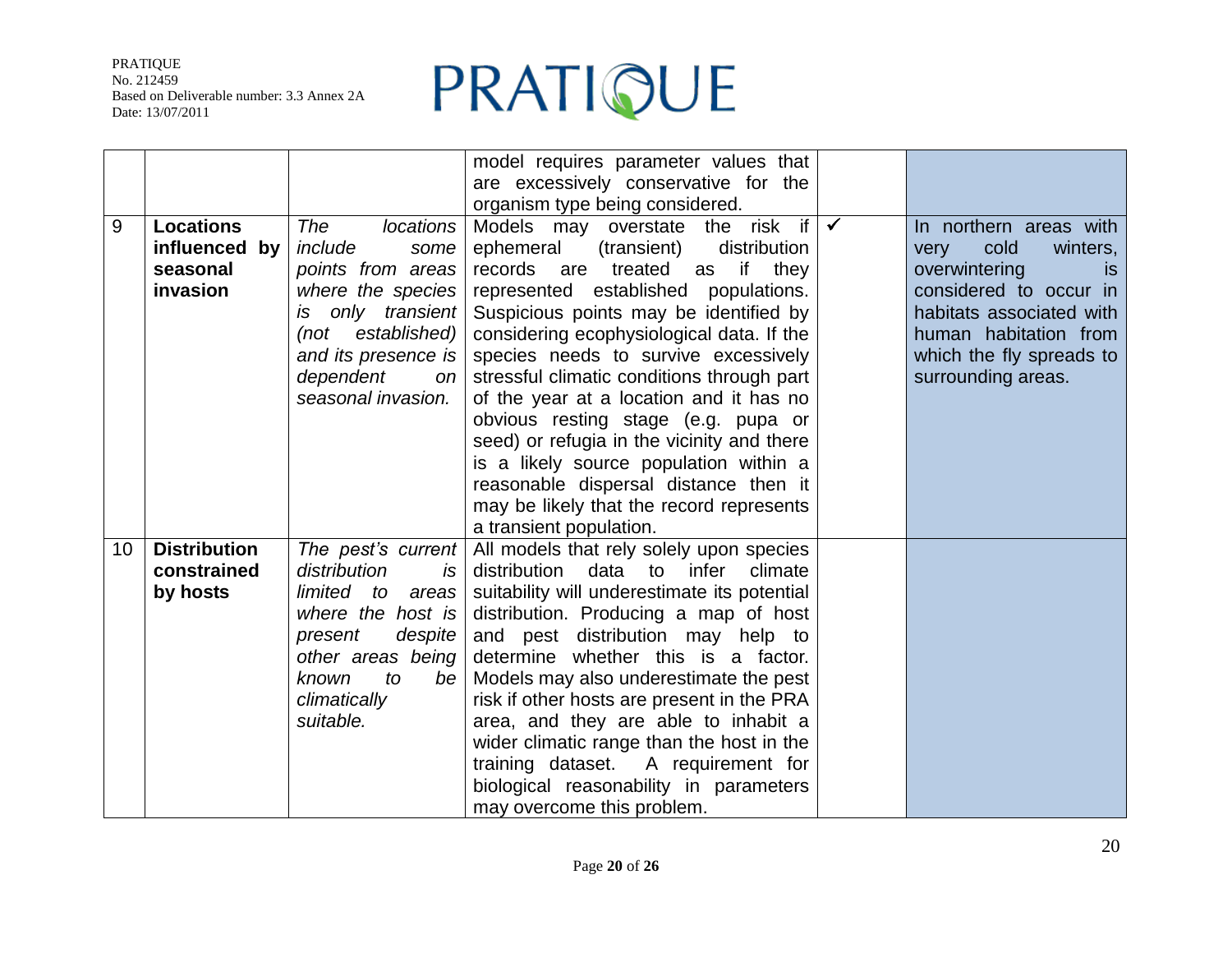

| 11              | Regional<br>distribution<br>data only                  | Precise<br>based<br>data<br>on<br>latitudes<br>and<br>longitudes<br>(<br>locations<br>named<br>which<br>from<br>latitudes<br>and<br>longitudes can be<br>derived)<br>are<br>unavailable<br>and<br>the distribution is<br>only available at<br>the regional (state,<br>province,<br>department,<br>county, etc) level.     | <i>location</i>   Fuzzy input data can be used to inform<br>a similarly fuzzy estimate of pest risk.<br>Be aware that country records can both<br>over-estimate, as well as underestimate<br>risk if a country is not noted as being<br>inhabited by a species because its<br>presence is of insufficient consequence<br>or it<br>has<br>insufficient<br>scientific<br>infrastructure, etc.                                                                           |  |
|-----------------|--------------------------------------------------------|---------------------------------------------------------------------------------------------------------------------------------------------------------------------------------------------------------------------------------------------------------------------------------------------------------------------------|-----------------------------------------------------------------------------------------------------------------------------------------------------------------------------------------------------------------------------------------------------------------------------------------------------------------------------------------------------------------------------------------------------------------------------------------------------------------------|--|
| 12 <sub>2</sub> | <b>Locations</b><br>influenced by<br>climate<br>change | The<br>location<br><i>includes</i><br>dataset<br>data from areas<br>have<br>only  <br>that<br>become<br>recently<br>suitable<br>due to<br>climate<br>change.<br>Where<br>historical<br>data are available,<br><i>it is possible that</i><br>climatic conditions<br>longer<br>no<br>are<br>suitable at these<br>locations. | mismatch<br>of climate<br>$\mathsf{A}$<br>data<br>and<br>distribution records can result in either<br>over- or under-estimating pest risk.<br>Modellers should carefully consider the<br>effect of recent range expansion or<br>contraction due perhaps to climatic<br>warming, and the effect that this may<br>have on the perceived pest risk. The<br>time period represented by the climatic<br>dataset used in modelling will influence<br>the model predictions. |  |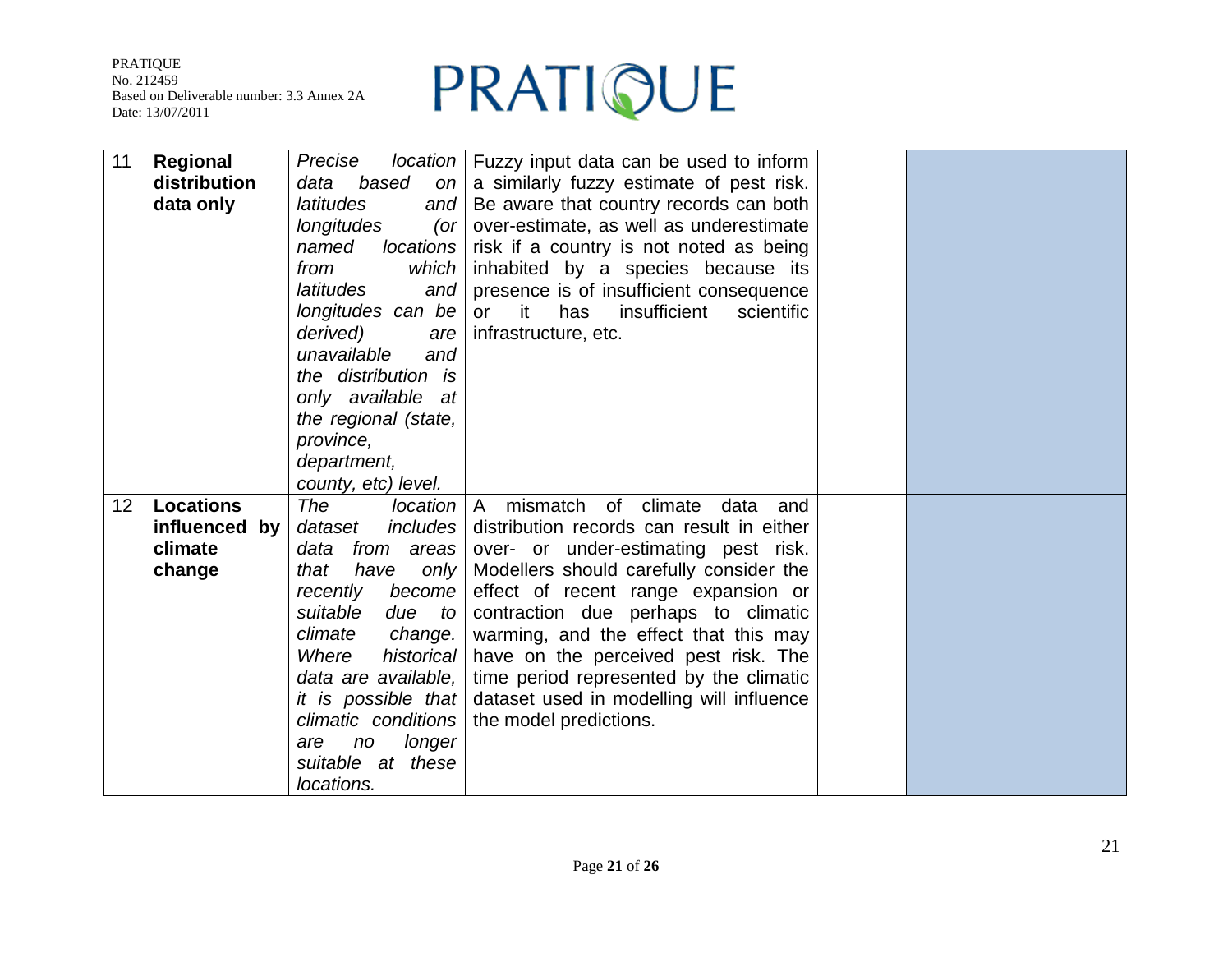

| 13 | Location |                        | Location data are Extreme caution should be exercised |  |
|----|----------|------------------------|-------------------------------------------------------|--|
|    | category | available              | but   with using these data.                          |  |
|    | unknown  | cannot<br>be           |                                                       |  |
|    |          | assigned<br>to         |                                                       |  |
|    |          | $1 - 12$<br>categories |                                                       |  |
|    |          | because too little is  |                                                       |  |
|    |          | known about what       |                                                       |  |
|    |          | they represent.        |                                                       |  |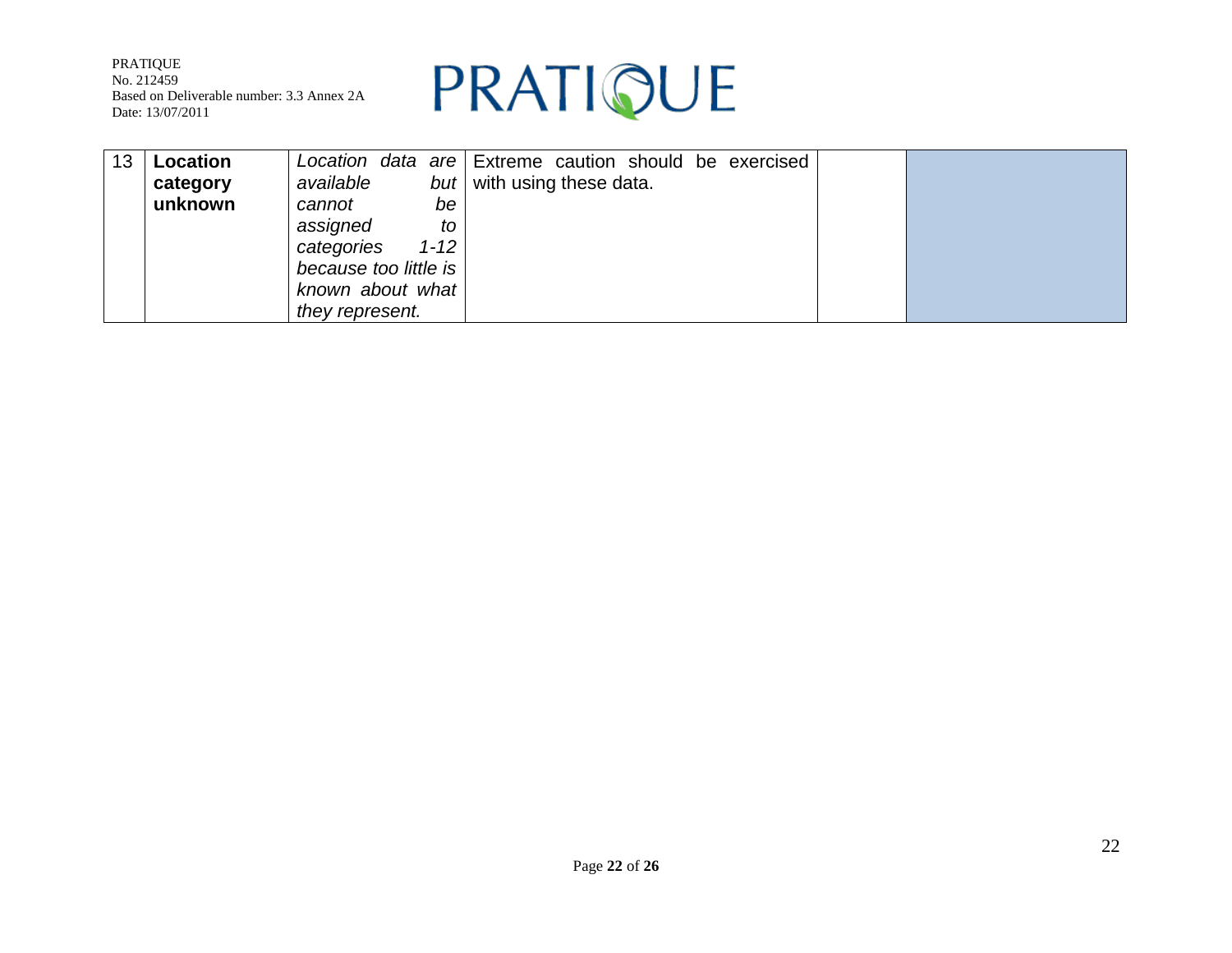

**Stage 5: Based on the type of organism, the information available on its climatic responses and the availability of location data,** *how well is each climatic mapping method likely to perform in assessing current and future pest risk***?**

#### **Objectives of Stage 5:**

In this stage, the likely performance of each climatic mapping method is compared based on the information summarised in Stages 2-4. Armed with this knowledge, risk assessors should be able to judge how well each model is likely to perform for the pest and for the area being studied and then make an appropriate selection taking into account other more general attributes of each model, e.g. usability and functionality.

| Organism  | <b>Limiting climate factor</b>                     |                            | <b>Limiting climate factor</b><br>responses known? |                                                                                                                                                                                                                                       |  |
|-----------|----------------------------------------------------|----------------------------|----------------------------------------------------|---------------------------------------------------------------------------------------------------------------------------------------------------------------------------------------------------------------------------------------|--|
| Arthropod | Summer<br>sum<br>Winter<br>minima<br>Soil moisture | temperature<br>temperature | $++$<br>+<br>$^{\mathrm{+}}$                       | exotic<br>2. Native<br>plus<br><b>locations</b><br>4. Locations biased to<br>the centre of the range<br>8. Locations influenced<br>by land use (and other<br>non-climatic) factors<br>9. Locations influenced<br>by seasonal invasion |  |

#### *5.1 Summarise the information obtained in Stages 2-4 in the following table:*

[This table has been completed for *Drosophila suzukii* in Europe.]

### **5.2** *Refer to the Table in Annex 2C that provides a summary of model performance based on climate response information and location data.*

This table does not indicate whether one model is better than another in estimating potential distribution. It compares the susceptibility of each modelling system to problems that can arise from different input data quality issues. It is intended as a cautionary guide to alert the assessor to data quality issues that can arise with using each model system. It is important to note that, in practice, input data may suffer from more than one type of bias or data quality issue at the same time. The assessor should be vigilant to these issues and seek to understand the behaviour of the selected modelling system sufficiently well as to understand signs that the input data may be suffering from biases. Some modelling systems provide information tools to identify such problems.

### *5.3 Refer to the Table in Annex 2D which provides general information on the differences and similarities of each climate risk modelling and mapping method*

*The similarities and differences are described for each of the following headings:*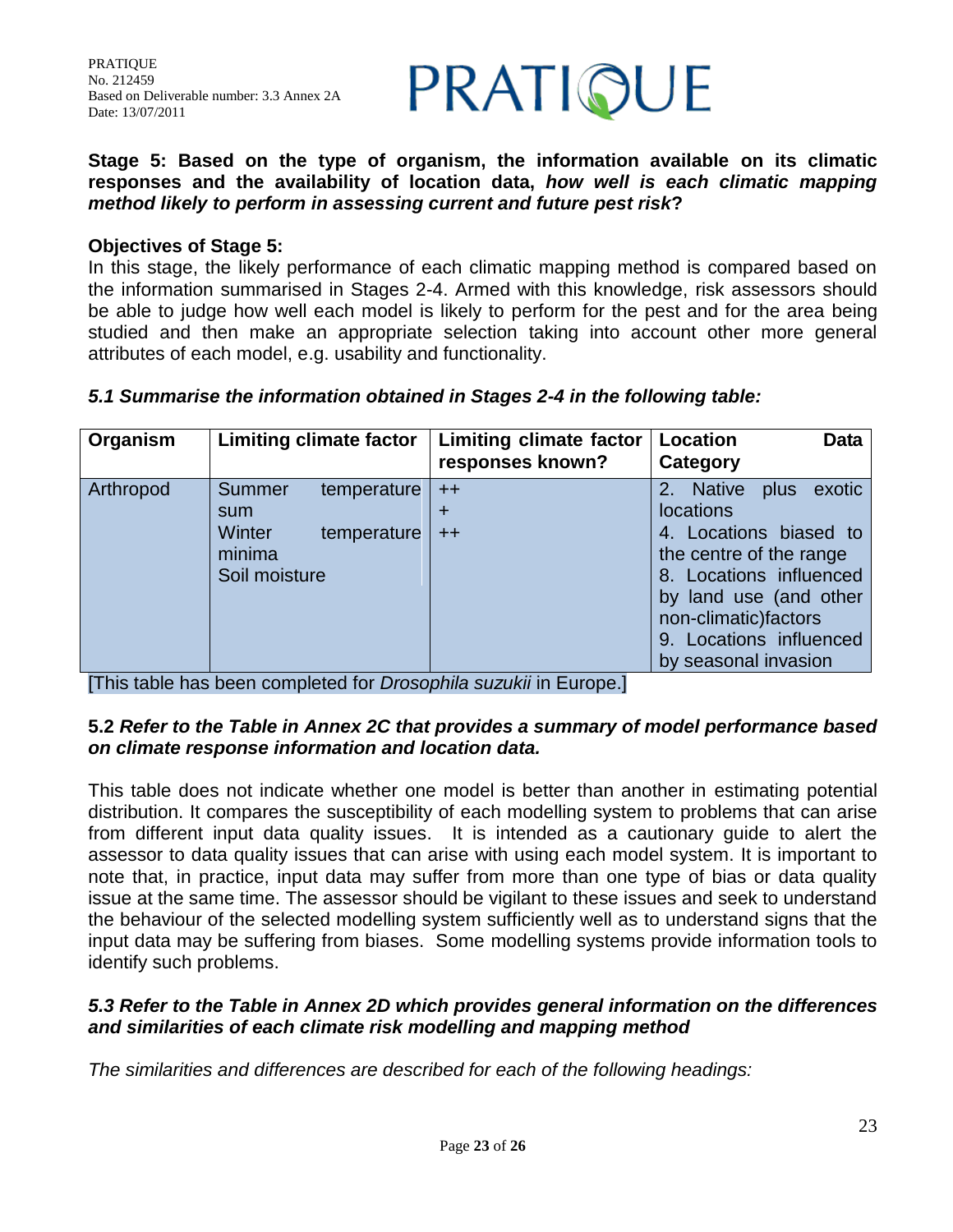## PRATIQUE

## *Functionality, e.g.:*

- *whether climate data are included*
- *the number of climatic variables*
- *the time step*
- *ability to modify parameter variables*
- *Ease of use, e.g.:*
	- *complexity*
	- *training requirements*
	- *availability*
	- *cost*
	- *speed*
- *Quality assurance and user confidence, e.g.:*
	- *sensitivity analysis and outlier identification*
- *relationship between model methodology and known biological/ecological processes Appropriateness for location data categories, e.g.:*
	- *locations biased to the range periphery*
	- *few data.*

## **5.4 Choose your Climatic Mapping Method**

Having made your choice, additional assistance is given in the following annexes to select datasets, parameterise and run the models, interpret outputs and combine outputs with other factors to map the area of potential establishment and the endangered area: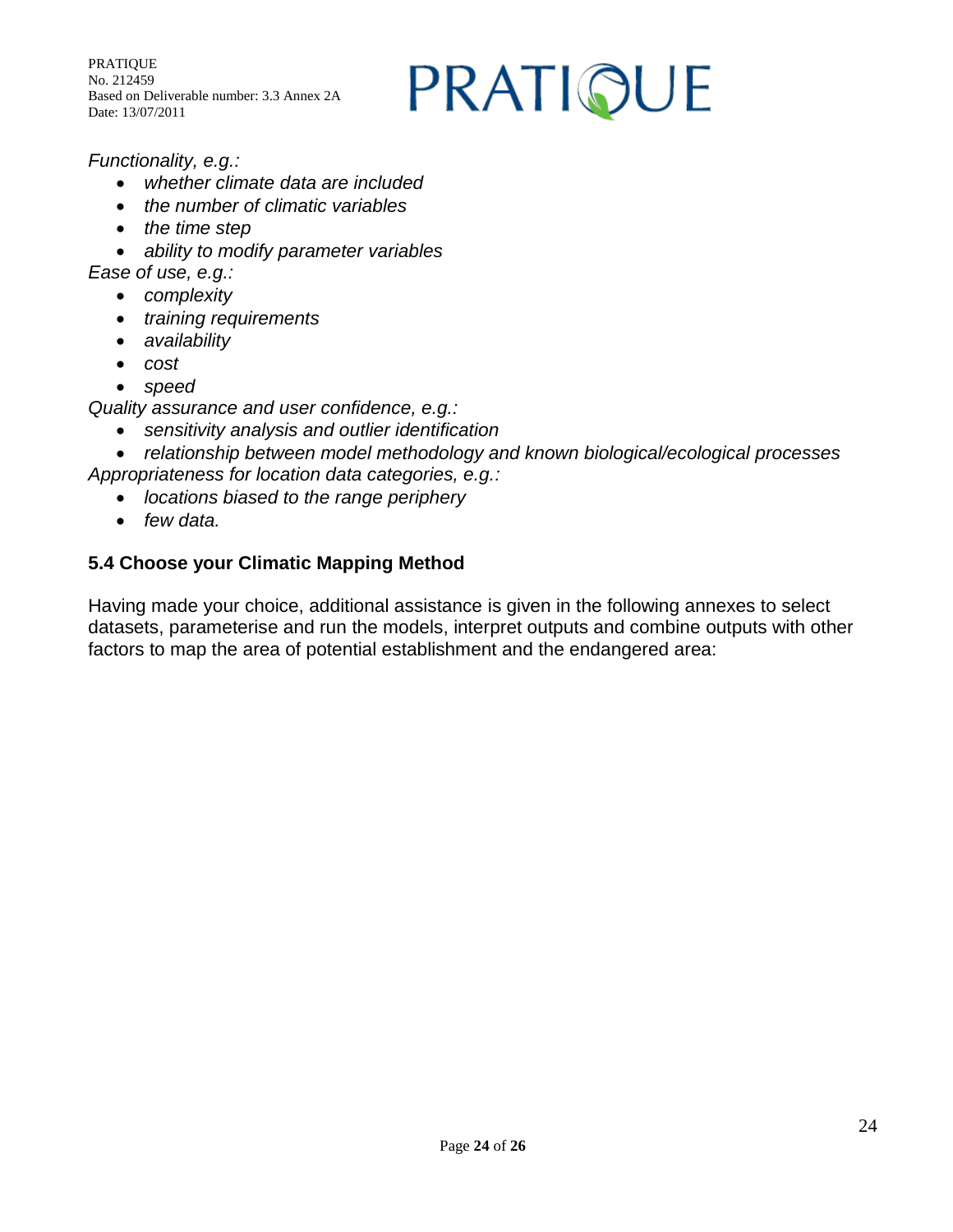# PRATIQUE

<span id="page-24-0"></span>

| <b>Section</b> | <b>Title</b>                                                                |
|----------------|-----------------------------------------------------------------------------|
| Annex 2B       | Location data category diagrams                                             |
| Annex 2C       | Summary of model performance based on climate response information          |
|                | and location data categories                                                |
| Annex 2D       | <b>Qualitative comparisons of different species distribution modelling</b>  |
|                | techniques                                                                  |
| Annex 2E       | Links to climatic mapping data, software and explanations of methods        |
| Annex 2F       | Comparison of the performance of nine species distribution models for       |
|                | Diabrotica virgifera virgifera                                              |
| Annex 2G       | Instructions for the Use and Interpretation of CLIMEX                       |
| Annex 2H       | Climatic mapping in PRA - A draft tutorial                                  |
| Annex 21       | <b>R functions related to Ecological Modelling:</b>                         |
|                | Setting thresholds and rescaling model outputs                              |
| Annex 2J       | <b>Getting started MCAS-S for PRATIQUE</b>                                  |
| Annex 2K       | Bayesian selection of parameters for the Generic Infection Model            |
| Annex 2L       | <b>Thermal requirements in phenological models</b>                          |
| Annex 3A       | <b>PRATIQUE (MCAS-S) Datapack</b>                                           |
| Annex 3B       | The files available from the link below are in a format that is designed to |
|                | be read by MCAS-S and GIS software.                                         |
|                | Host & Alternate Hosts Distribution maps                                    |
|                | Image files that can be easily inserted into e.g. Microsoft Office programs |
|                | here                                                                        |
| Annex 3C       | Guidance to rescale data to 10 km x 10 km resolution using GIS for          |
|                | <b>MCAS-S</b>                                                               |
| Annex 3D       | <b>CliMond Database for climatic mapping</b>                                |